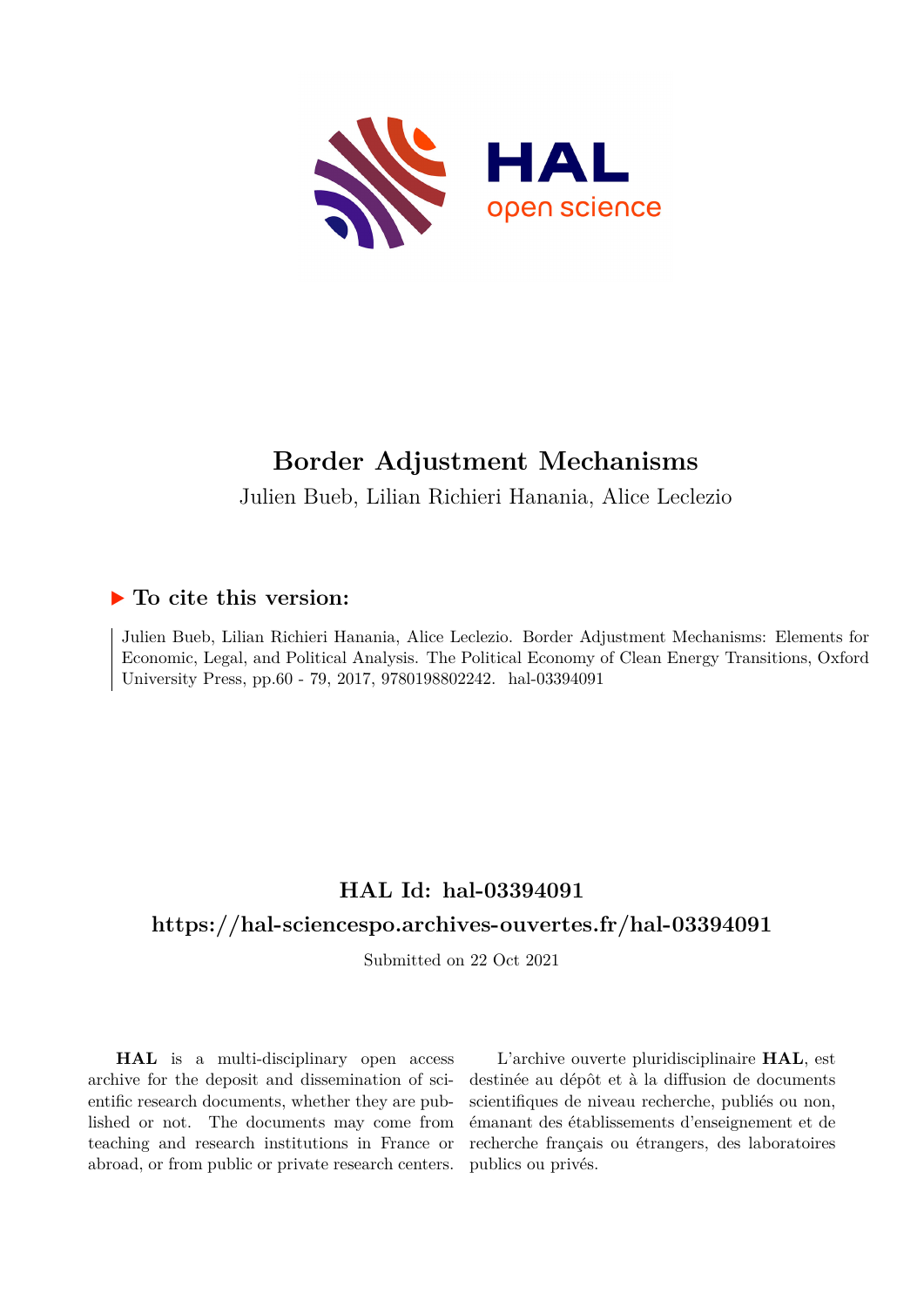# Border Adjustment Mechanisms Elements for Economic, Legal, and Political Analysis

Julien Bueb, Lilian Richieri Hanania, and Alice Le Clézio

## 4.1 INTRODUCTION

Paris COP21 has been presented as both a diplomatic success and a victory for common sense, representing considerable progress in overcoming the deadlock the United Nations negotiation process had been in since Copenhagen COP15. Its ambition is indeed great and unprecedented. However, upon closer examination of the contents of the agreement, the COP21 epitomizes old, and perhaps even growing difficulties that negotiators meet when discussing an urgently needed global, strong, and binding compromise.

Proposed by many economists but absent from the Paris Agreement, is the definition of an international price of carbon emission, which appears in practice extremely hard to achieve and insufficient to counter biodiversity loss or achieve broad environmental goals. It is, nevertheless, very much a precondition for international sustainable production and consumption, since price is the foremost economic signal to help orient economic players. It stimulates investments and innovation in cleaner production processes and provides a new source of financing for public policies, be they environmental or developmental.

As of this writing, the most important regional greenhouse gas (GHG) pricing system is the European Union Emissions Trading Scheme (EU ETS). Spearhead of the European climate policy, this carbon market has since its inception been used as a model by other countries and regions. However, tradable emission markets are ridden with many structural flaws, which result in a final pricing of the carbon tonne that is much too low. Prices thus lose their incentive function and virtuous players—those economic agents who have already started to invest in clean technologies—are found to be at a disadvantage.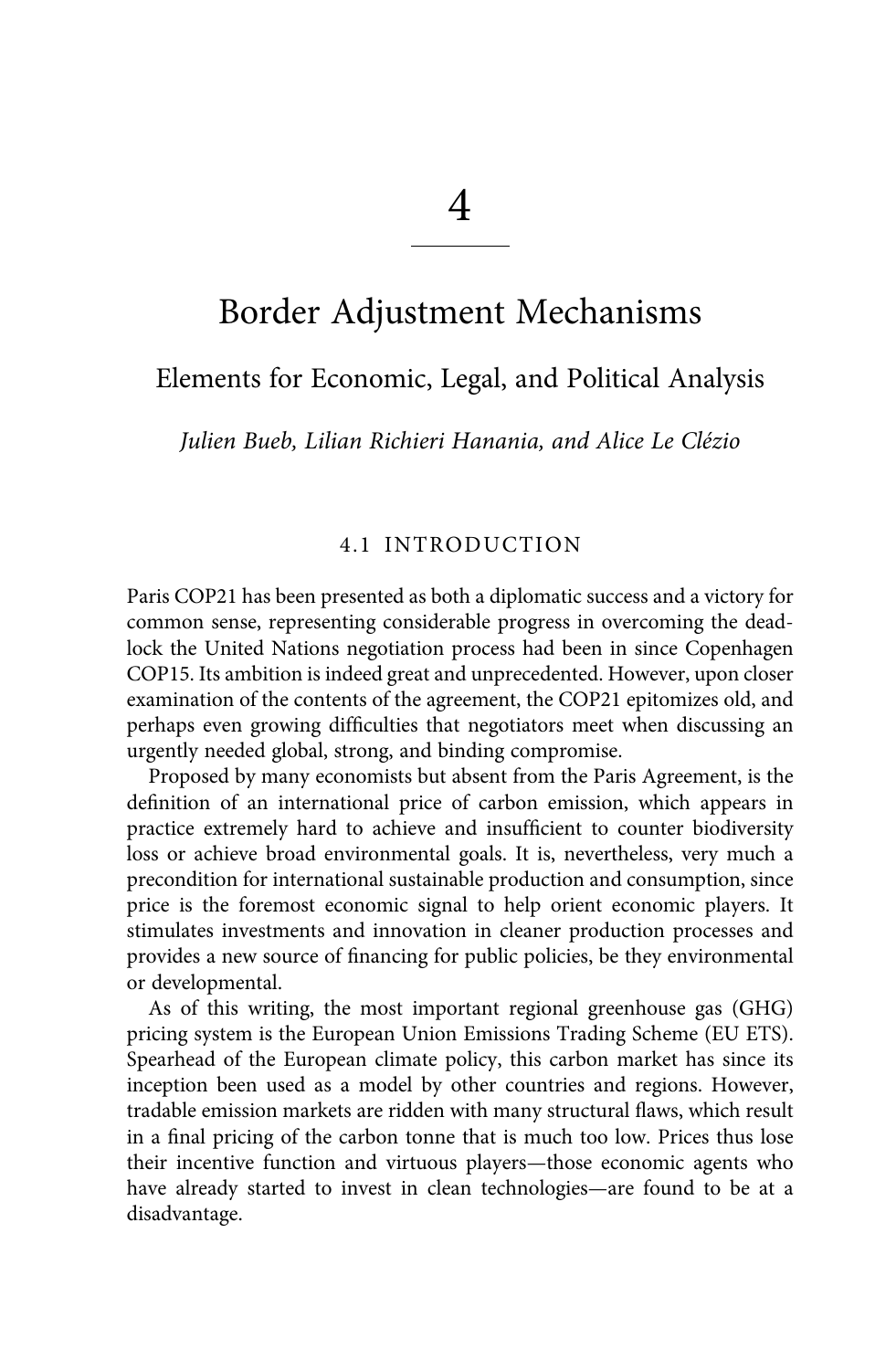Among the many identifiable reasons accounting for international inertia in the field, it appears that the weakness of prices (i.e., taxes and carbon market prices) might be related to a reasonable fear of competitiveness loss, notably in heavy industries (Branger, Quirion, and Chevallier 2013). Indeed, one of the predominant political arguments for such low prices to internalize environmental externalities<sup>1</sup> is the (real or conjectured) loss of competitiveness for local businesses in a globalized economy. According to this argument, local enterprises are confronted with international competitors that would indeed be either exempt of environmental charges, or, if they exist, under less constraining regulations. Businesses respectful of environmental regulations are therefore forced to accept international competitiveness loss or offshore their production to countries with less constraining frameworks, thus annihilating efforts made in virtuous countries.

In order to avoid such perverse economic and environmental effects, several developed countries, such as France and the United States (US), have been devising adjustment systems to guarantee the efficiency of their environmental policies. These mechanisms are called 'border carbon adjustments' (BCAs). A BCA is a tariff measure that internalizes carbon emissions into the price of a given imported product. It is, therefore, a fiscal instrument, which is used in complement of carbon emissions reduction tools, such as a carbon market or a carbon tax, and targets internationally traded goods. Its primary objective is to level the playing field between domestic producers facing costly climate change measures and foreign producers facing very few.

France and Italy have repeatedly demonstrated their interest in such mechanisms at the European level: BCAs would be enforced in the most energy-intensive sectors (e.g., those that bear simultaneously the weight of environmental regulation and international competition), and would target selectively those countries that have not undertaken appropriate commitments, according to their capacity and responsibility in climate change, within the international legal framework on climate change (France 2009: article 2). Another example is the 2009 US Waxman–Markey Bill, which set both a BCA mechanism and a tradable emissions permit market.<sup>2</sup> Other developed countries, such as Japan and Australia, are studying diverse solutions, and will inevitably be influenced by their European and American counterparts. In Europe, however, strong opposition to such initiatives persists, most notably in the United Kingdom. The same obviously applies to developing countries, although some voices have been raised in favour of

<sup>&</sup>lt;sup>1</sup> Externalities are external effects created by an economic agent's activity trading a free advantage, or a damage (climate degradation for instance), without monetary compensation.

 $2$  The tradable GHG emissions permits market could have been created in 2012 at the federal level in the US, but was rejected by the Senate (Schott and Fickling 2010).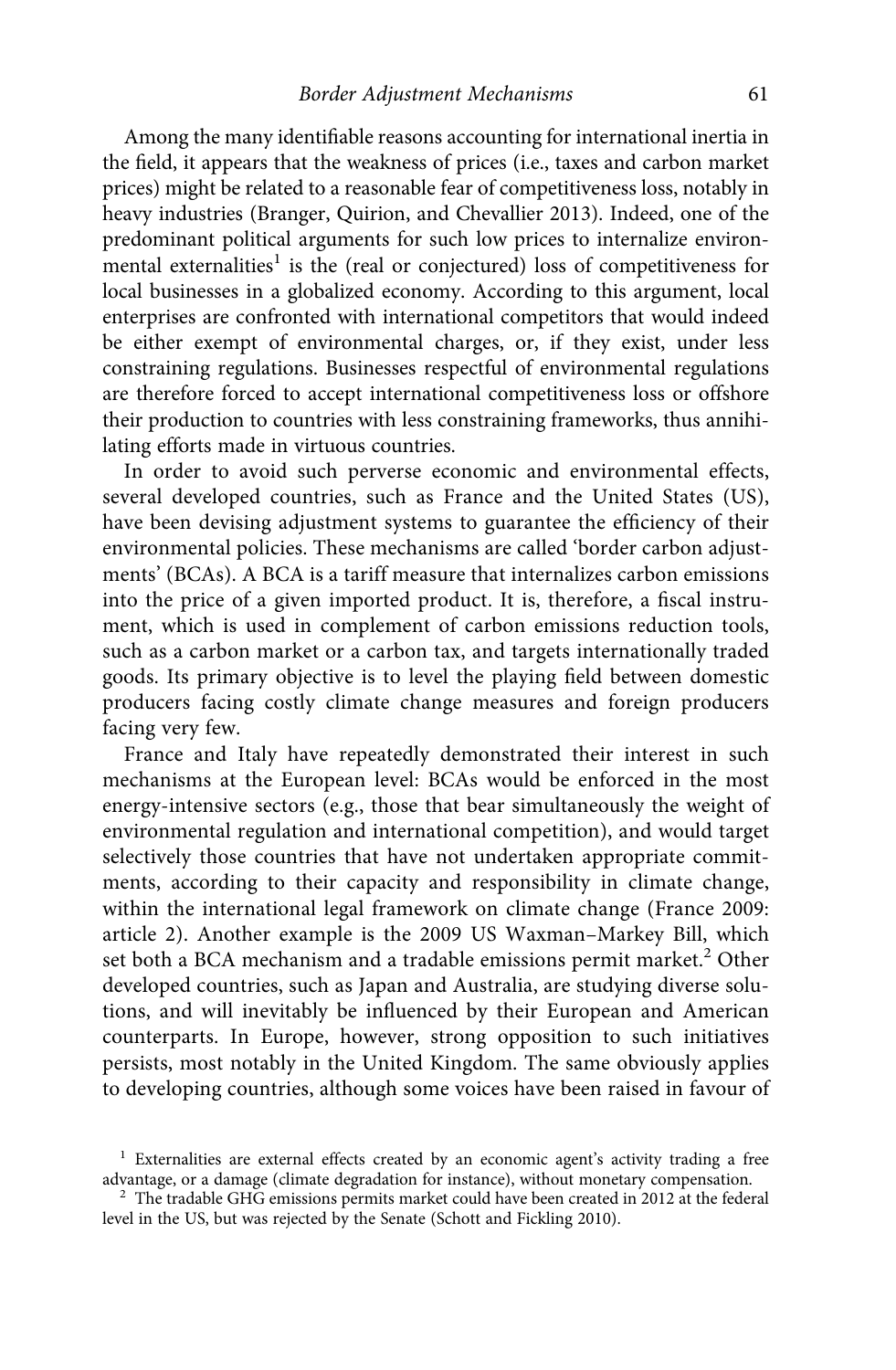BCAs (Mattoo and Subramanian 2013) amidst a growing recognition of the need for a satisfying global framework.<sup>3</sup>

In the scientific literature, BCAs are also controversial. The foremost argument against their enforcement contends that such unilateral measures are mere kludges. The universal enforcement of a carbon price would be more relevant and efficient (Markusen 1975). Houser et al. (2008), as well as Dröge et al. (2009), further argue that it could slow down international cooperation on climate change, trigger economic retaliation, and foster a return to protectionism, or stimulate emission reduction costs transfers through trade effects. However, considering the weakly binding and limited country-level mitigation provisions reached under the United Nations Framework Convention on Climate Change (UNFCCC), unilateral action is likely more useful than the status quo (OECD 2014). Moreover, their virtuous effect on competitiveness, $4$  and even in increasing global efficiency (Böhringer, Balistreri, and Rutherford 2012), is well documented in the growing economic literature (OECD 2014).

Based on the discrepancy between the urgency of climate issues and the meagre results achieved in international negotiations, this chapter weighs the usefulness of BCAs as a complement to strong regional or domestic environmental regulation. This leads us to discuss the interplay of economic competitiveness and climate change, before the economic challenges posed by BCAs in order to reach fairness in its design and implementation (Section 4.2). Section 4.3 sheds light upon the legality of BCAs according to international trade law, while Section 4.4 provides an assessment of policy-related implications. It outlines, in particular, how BCAs could be used as an engine of a necessary economic transition, for developed and developing countries equally, according to the common but differentiated responsibilities principle.

#### 4.2 BCA IMPLEMENTATION

Environmental policy instruments fall into two categories: they are either of a regulatory (e.g., quotas, standards, certifications) or economic (e.g., taxes, tradable emission permits—TEPs)<sup>5</sup> nature. In both cases, they intend to internalize environmental externalities. BCAs can be perceived as commercial

<sup>&</sup>lt;sup>3</sup> In 2010, India declared its intention to bring BCA measures before the World Trade Organization (WTO) Dispute Settlement Body, but has since softened its stance, based on the idea that developed countries cannot simultaneously commit to a significant reduction of their emissions and bear the weight of a large reduction of their economic activity (OECD 2014).

<sup>&</sup>lt;sup>4</sup> See, in particular, Demailly and Quirion (2008: 497–504). Other economists defend a contrary position, as Weber and Peters (2009: 432–40).

<sup>&</sup>lt;sup>5</sup> TEPs can also be referred to as 'tradable emission quotas' or 'carbon markets'.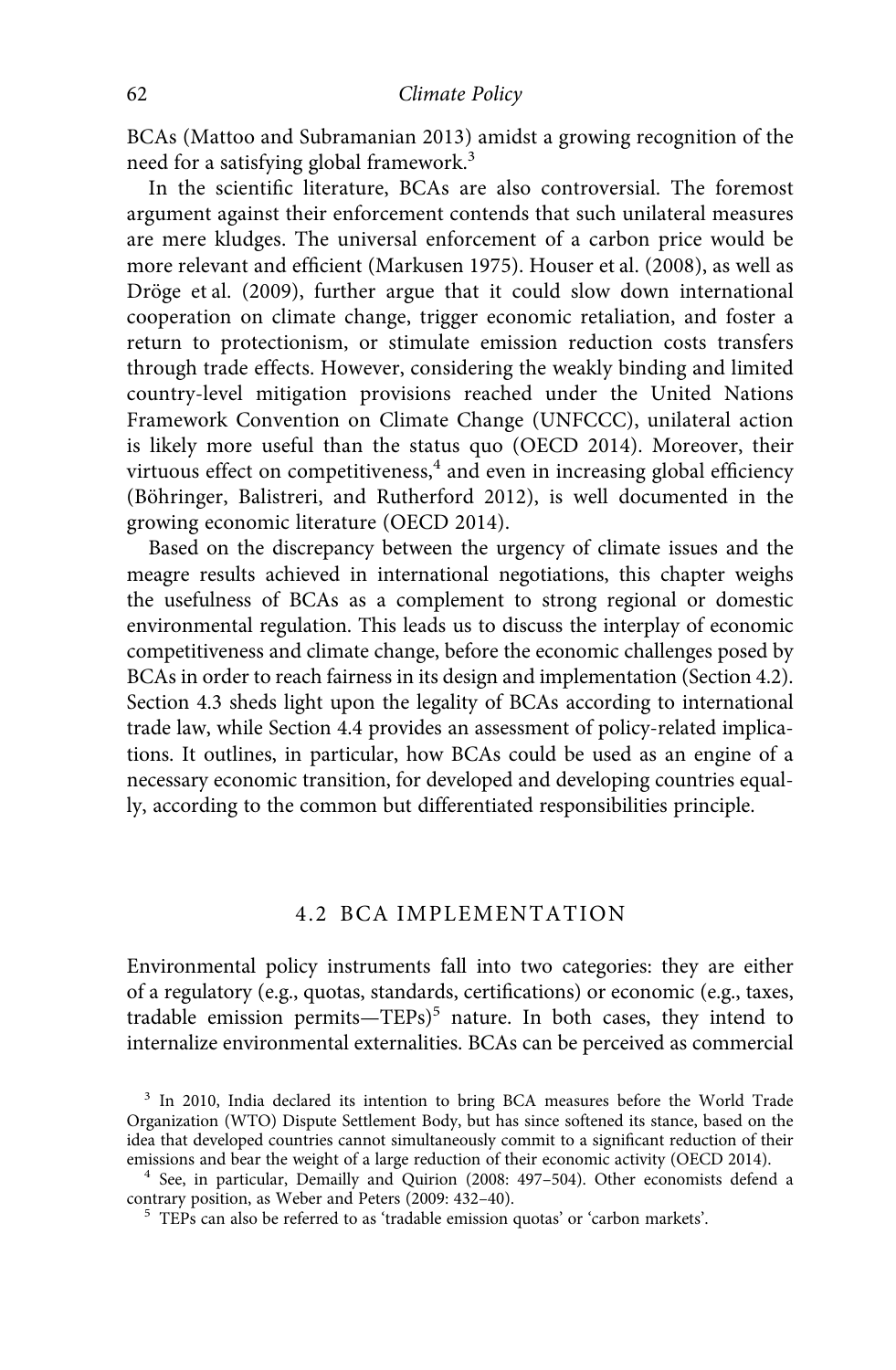measures devised to level the playing field between domestic and foreign players whose position before environmental regulation is asymmetrical. For instance, if European producers, notably those from energy-intensive sectors, compensate rising costs linked to the implementation of the EU ETS on the final customer, they might lose domestic market shares to foreign competitors. Conversely, if they do not apply such compensation, their profits, and over time, their investments will shrink, which will reduce their ability to win. In the end, it may lead to a transfer of investments from European companies to foreign markets, as well as a joint loss of market shares on domestic and foreign markets, resulting in severe job loss and a rise of GHG emissions outside Europe—in other words, in carbon leakage, with its two main components:

- An 'operational leakage'; that is, the operational delocalization of a domestic business, induced by environmental constraints, to less regulated foreign markets.
- An 'investment leakage'; that is, the redirection of investment flows from environmentally regulated domestic markets to foreign countries where such regulatory framework is absent.

The implementation of a BCA requires a clear definition of its field of application, in terms of product scope, instruments, and countries, leading to the following questions.

## 4.2.1 Which Regulating Instrument(s)?

Most climate policies use a combination of instruments, but market signals have often been a major segment of such measures.<sup>6</sup> Indeed, when dealing with environmental issues and in debates regarding the implementation of a BCA, economic instruments have largely been favoured instead of regulatory instruments. They aim to encourage, through price signals, the voluntary modification of behaviours to reduce pollution.

In general, BCAs may consist in (i) a tax on imported products based on taxes applied on similar domestic products (tax adjustment on imports); (ii) tax credits on exported products (tax adjustment on exports); (iii) mandatory acquisition of emission permits in sectors where carbon leaks have been identified; or (iv) the allocation of free permits for those sectors subject to high competition. The definition of a BCA depends as well on pre-existing instruments in the regulated zone. A border carbon tax may supplement a carbon tax on polluting activities of a given country or zone, or complement a carbon market. Tradable permits cannot be added to a carbon tax because they

<sup>6</sup> For an analysis of environmental taxes and carbon markets, see Bueb (2014).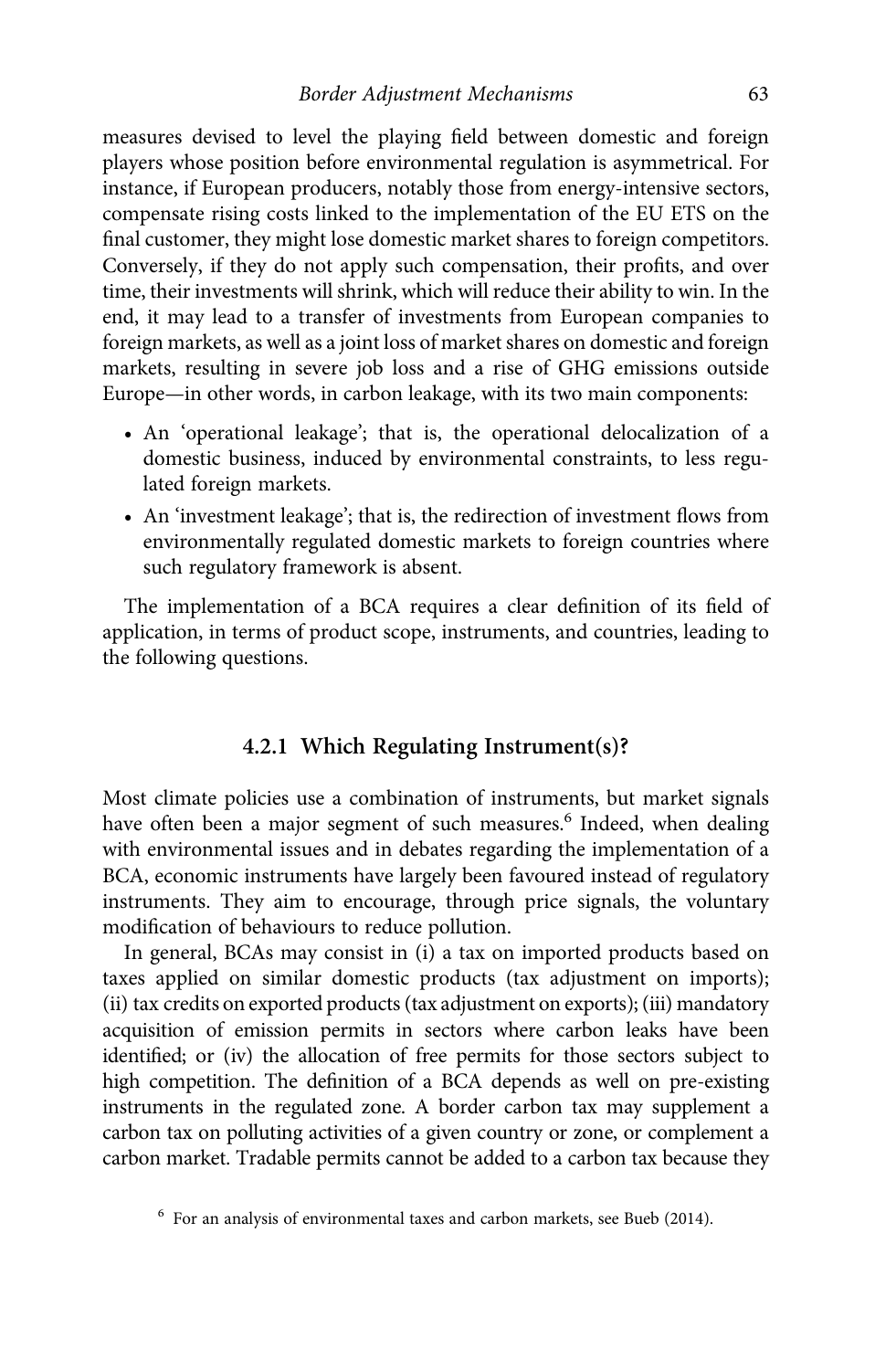### 64 Climate Policy



Figure 4.1. Tradable emission permits.

Note: CDM: Clean Development Mechanism; JIM: Joint Implementation Mechanism. Source: Authors' illustration.

require an operating carbon market—they would take the form of purchased, allocated, or restituted permits instead (see Figure 4.1).

#### 4.2.2 How to Evaluate the Carbon Content of Imported Products?

Whatever form a BCA might take, it bears on processes and not products—it is blind to the product itself. The global political sensitivity of BCA enforcement renders precise definition of sectors and products extremely critical. It is important to evaluate correctly the carbon content of products in order to implement fair BCA measures. Carbon content is highly variable according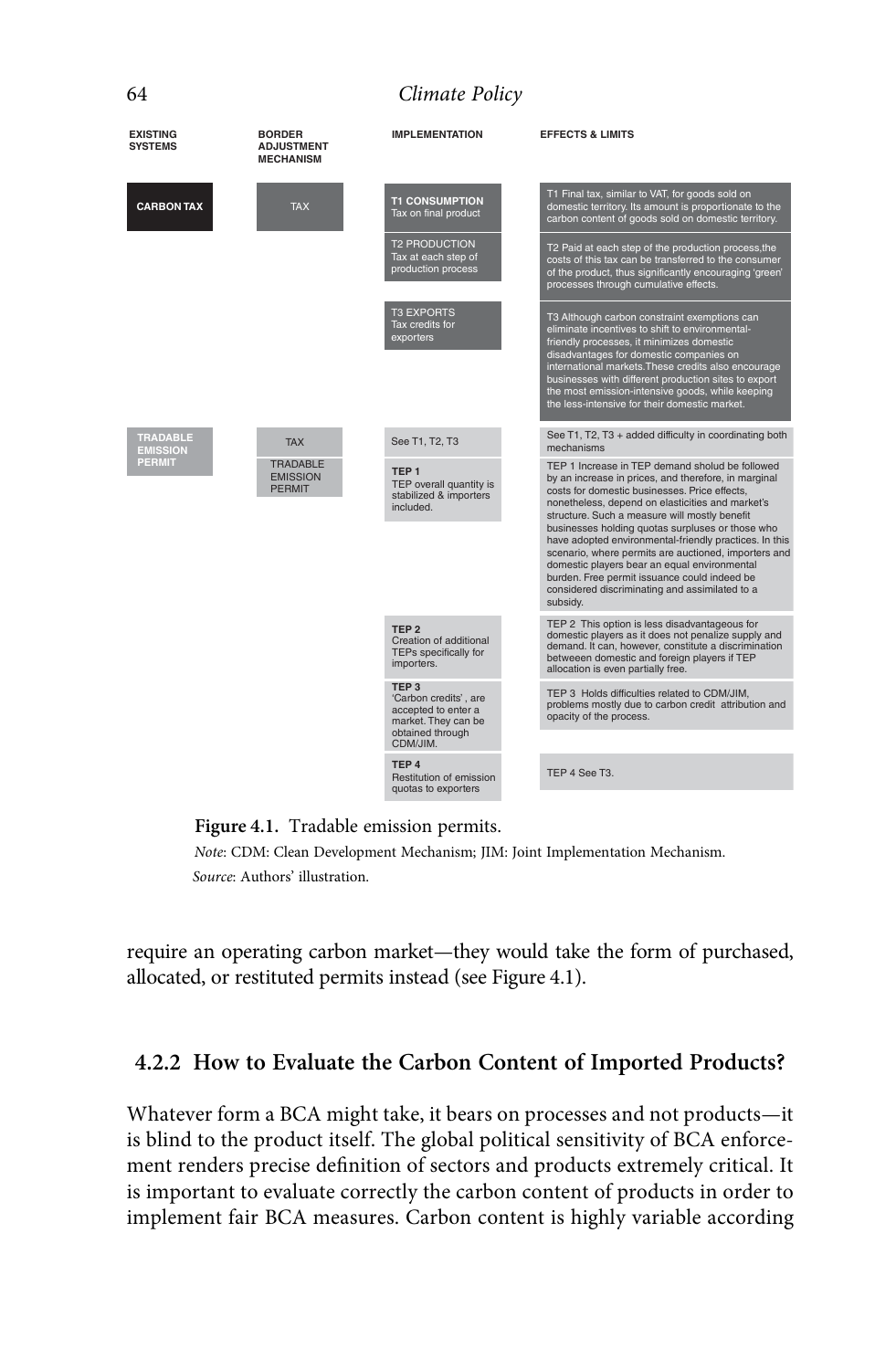to countries' regulations and throughout production processes and across sectors:

- Considering country regulations, environmental constraints differ and the application of distinct BCAs according to each target country is difficult due to the amount of information needed to correctly evaluate and categorize environmental regulations.
- On the product side, two similar products from the same sector, produced by similar companies, can have starkly different emission rates. Within a single sector, similar goods can also be produced with very different methods and thus have very different carbon contents: the quantity of energy used depends on where it is produced and/or transported; the quality of energy used relates to the primary source of energy (gas or coal), even if the final energy used is the same.

These differences of carbon content would entail varied BCAs on similar products, which would be very difficult to implement.

Moreover, all importers should be subjected to emissions reduction obligations to prevent environmental dumping. Yet, prices (i.e., tax value or the purchase price of a permit bought by importers) need to be uniform (for instance, based on average values). In practice, such a uniform price may suppress individual countries' and/or individual companies' initiatives regarding emissions reduction, with virtuous players remaining comparatively unrewarded for their efforts. There would therefore be no incentive to invest in clean technology. A differentiated BCA system would reward efforts in emissions reduction, but in practice still appears unmanageable.

To lessen the problem, a first alternative could be to encourage importing companies to willingly pass an audit on the carbon content of their products. Another option would be demanding that companies give verifiable evidence of environmental regulation compliance, for instance through a certifying body. Such a disposition might, however, prove difficult to require from small importers considering the high administrative costs involved, in addition to possibly being considered discriminating, since not all companies would be subjected to this requirement.

Two other approaches, applied in conjunction or independently, are proposed in the literature: 'top-down' methods, using input–output analysis to estimate embodied energy, CO2 emissions, pollutants, and land appropriation of international trade activities, and 'bottom-up' approaches, based on the calculation of embodied carbon through the examination of production processes of specific products. The former seems too broad and, therefore, not easy to apply. The latter, more realistic, involves two methods: the 'best available technology' (BAT) and the 'predominant method of production' (PMP). According to the PMP method, the country of import would apply a BCA by assessing the carbon embedded in an import in relation to its own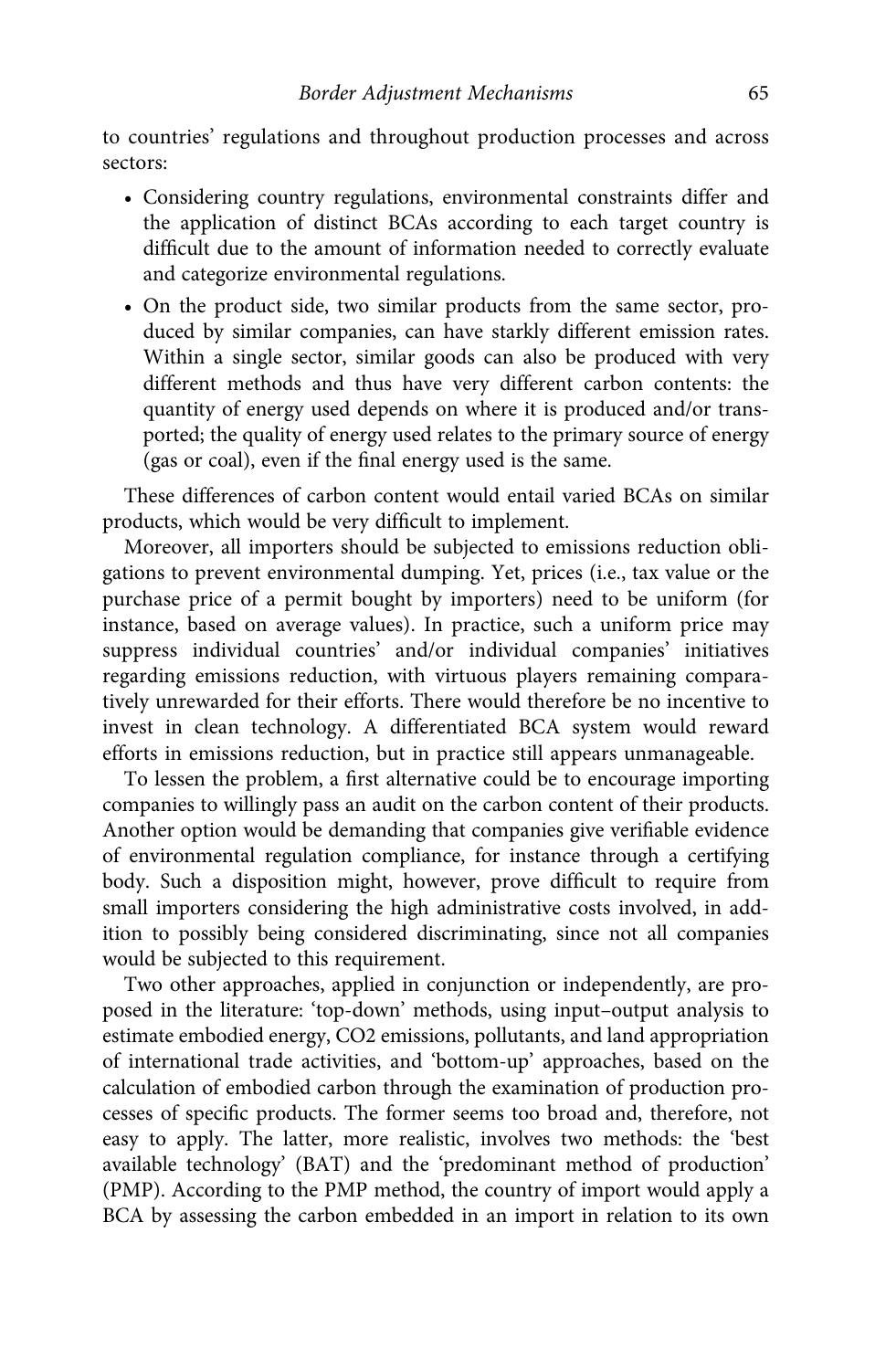domestic production processes (Zhang 2010: 19). As for the BAT method, the country of import would apply a border adjustment by assessing the carbon embedded in an import compared to what the carbon emissions would be if the best available technology had been used (Ireland 2010).

The BAT is likely the best method. It serves as a reference to assess the carbon content of imported goods, making carbon content evaluation by an independent organism easier through the application of a single procedure used as an international standard. Furthermore, such a measure would elude the issue of cleaner foreign goods than those manufactured in the regulated zone.7 Offering an impartial criterion, the BAT could possibly obtain international approval and allow for the definition of international standards of production. Such approach to evaluate the carbon content of products leads, however, to a comparative assessment of production methods and processes, which might admittedly also be difficult to put into practice. Bearing in mind that BAT references do not take indirect emissions into account (for instance, emissions due to transportation) and also because of the difficulties firms have in evaluating their energy mix, the relevance of the BAT method for audits may be challenged.

#### 4.2.3 Which Countries Would Be Affected?

Due to the existing differences in climate change regulation between developed and developing or emerging economies, BCAs would likely primarily affect the so-called BRICS and other developing countries.

Least developed countries (LDCs) could nevertheless be exempted, in order to protect their fragile development. However, exceptions of this kind are probably not the best course of action because LDCs would thus run the risk of being altogether excluded from the decision-making process. Besides, risks of trade infringement through LDCs are real in globalized and fragmented production processes, where it is difficult to track products and component parts, and this would considerably weaken such a BCA mechanism.

#### 4.2.4 Which Flows?

In order to address climate change effectively, most sectors should in theory be subjected to environmental policies. Whether a given imported product is liable in whole or in part to a BCA will, however, naturally depend on the instrument in use (tax or TEP). Carbon markets cannot deal with all

 $7$  An over-allocation of TEPs or a subsidization of these products could be complementarily considered in order to ensure positive discriminatory treatment to those products and avoid discouraging progressive investment in cleaner technologies.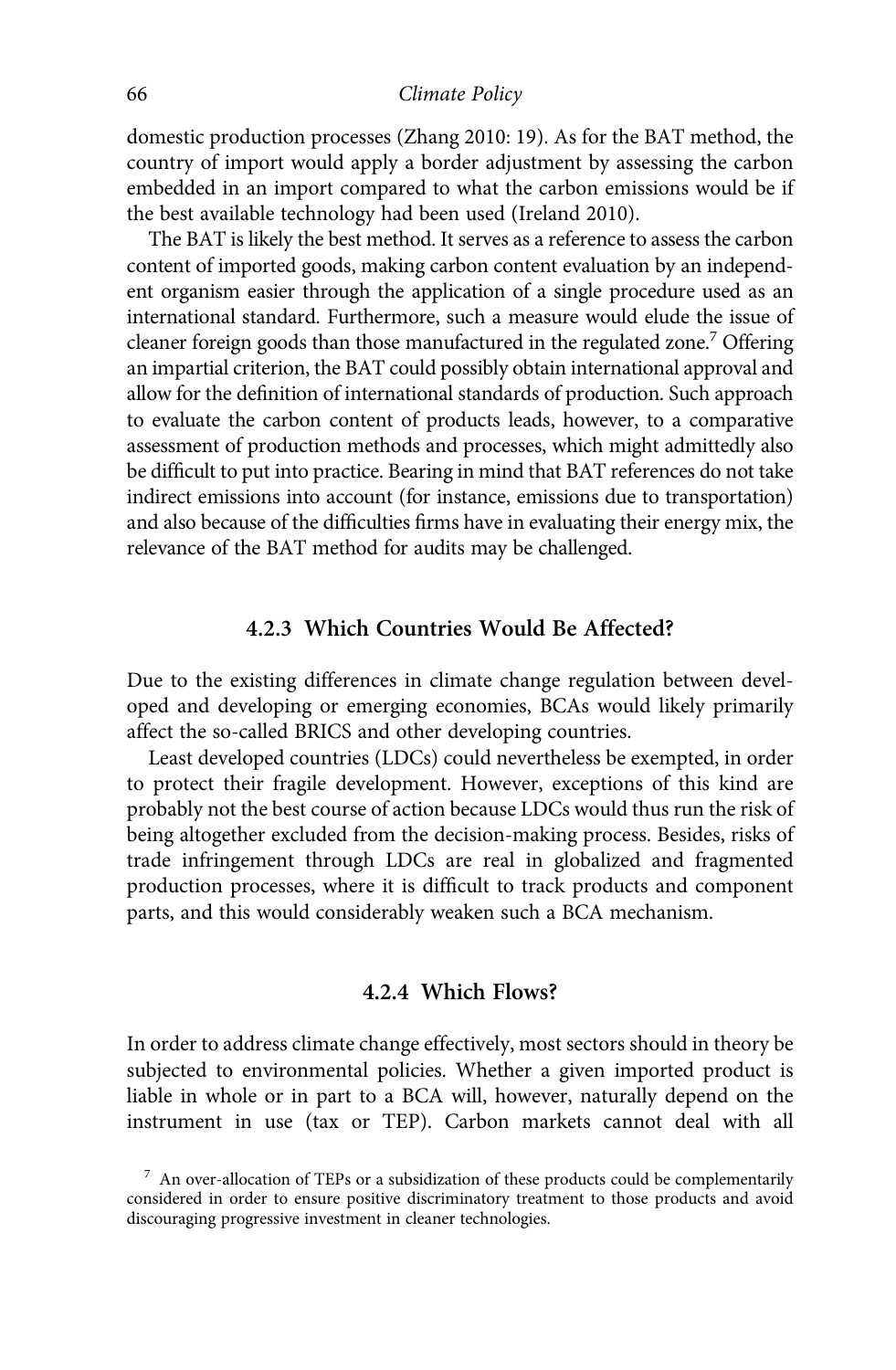emissions, in particular small firms' emissions, given the need to standardize TEP. Taxing by tonne of emitted carbon equivalent would therefore seem more appropriate, allowing for larger product coverage.

Attention should also be drawn to exports outside an environmentally regulated area. A BCA can only restore a fair level of competition within a regulated area. Protecting environmentally regulated businesses may, for instance, involve a total exemption on their exports. Such a measure, however, would most likely encourage big emitter plants to produce for export markets, while lesser emitter plants would concentrate on domestic regulated markets. An option to avoid such effect might be to base the adjustment level for exports on a uniform benchmark, such as a BAT.

BCA implementation encounters, therefore, numerous practical and economic difficulties, carbon cost evaluation being particularly challenging.<sup>8</sup> However, these challenges, far from hampering BCA implementation, can steer the design of such measure towards the most efficient and fairest emission reduction mechanism, on the way to clean energy transition. Due to its effects on international competition and the international market, a BCA would, of course, also need to be compatible with countries' obligations in respect to International Trade Law.

#### 4.3 BCAS AND INTERNATIONAL TRADE LAW

A BCA adopted by a member of the WTO should comply with the obligations undertaken by such member within the organization. The following subsections briefly present insights on the ways the General Agreement on Tariffs and Trade  $(GATT)^9$  allows contesting or legitimizing BCA mechanisms.<sup>10</sup>

# 4.3.1 Challenging a BCA under the GATT Principle of Non-Discrimination

A core obligation established among WTO members is the non-discrimination principle. This principle is notably reflected in the 'national treatment' and the

<sup>8</sup> To avoid these manageable challenges, France has devised the path to determine the level of a BCA using the global GHG emissions volume per capita or per unit of gross domestic product (GDP), rather than the amount of carbon contained in a product (OECD 2014).

<sup>9</sup> For clarification purposes, questions regarding climate change within the WTO go beyond the GATT framework, also reaching other WTO agreements. Moreover, a country wishing to implement a BCA in its territory will need to comply with obligations it has also undertaken under other international treaties, including bilateral and regional trade agreements.

<sup>10</sup> As recalled by the OECD, 'measures that attempt to correct for carbon leakage, such as BCAs, are likely to be challenged by WTO members with export-oriented economies and relatively lax carbon regulation' (OECD 2014: 15).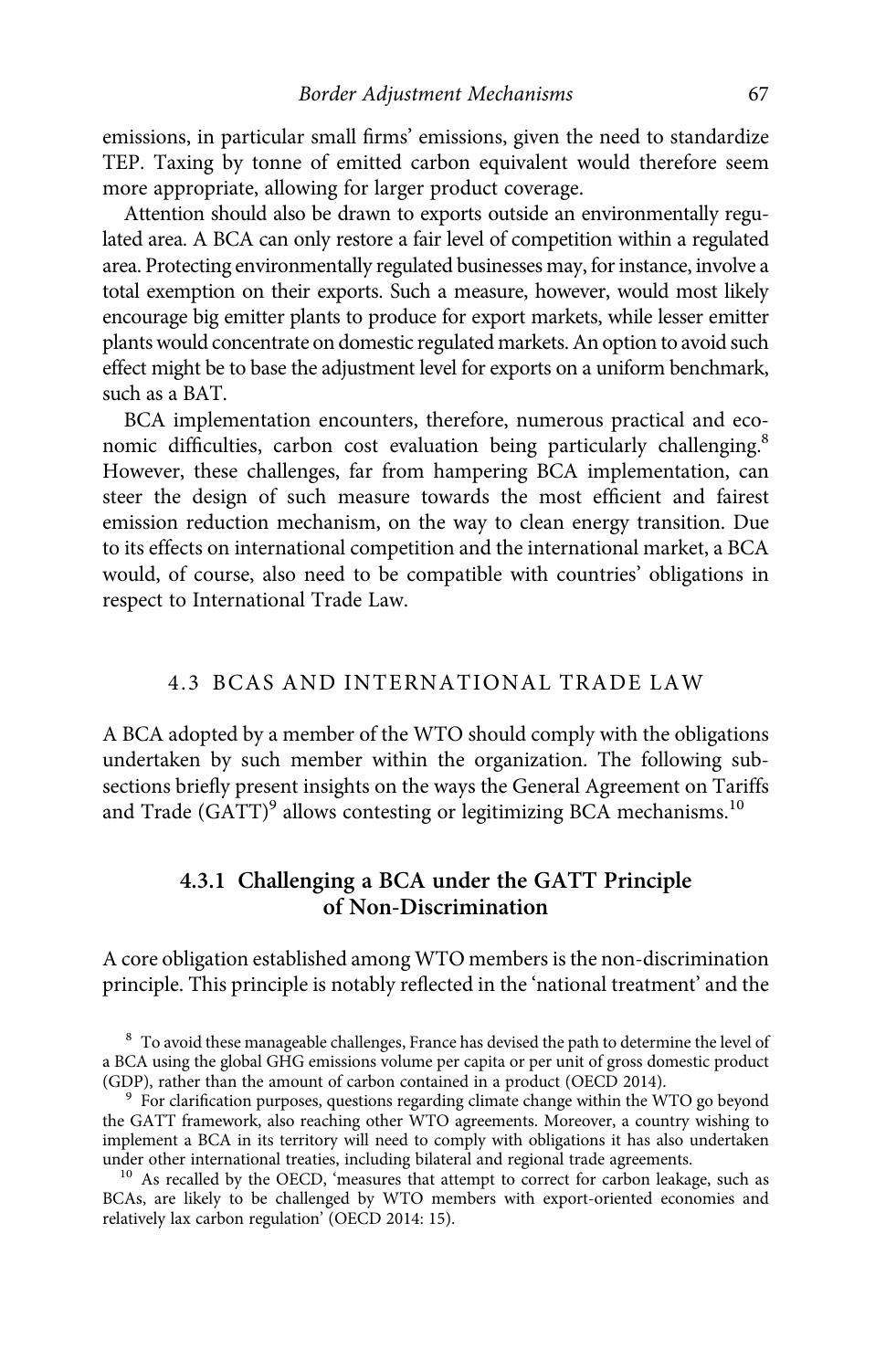'most favoured nation treatment' obligations. With respect to trade in goods, which is governed by the GATT, such obligations may be summarized as follows:

- National treatment (article III of the GATT) prohibits discriminatory treatment through internal taxes or other internal charges (article III: 2) between national products and foreign products that are considered like products or directly competitive or substitutable products. It also prevents a WTO member from applying a discriminatory treatment between like national and foreign products through laws, regulations, and requirements (article III: 4) (GATT 1947: article III);
- The Most Favoured Nation treatment (article I of the GATT) requires that a preference accorded to a product originating in or being exported to a WTO member be extended to similar products originating in or destined for the territories of all other members (GATT 1947: article I).

Besides the non-discrimination principle, and in order to ensure market opening and transparency, tariff restrictions are preferred to quantitative restrictions (e.g., quotas, import or export licences). Indeed, according to article XI of the GATT and subject to the exclusions foreseen in that provision, WTO members are not allowed to adopt quantitative restrictions to trade and quantitative restrictions must be administered in a non-discriminatory manner (article III of the GATT). BCAs might be associated to a quantitative restriction if a member decided to impose, exclusively on importers, the obligation to buy quotas on the carbon market, for example. It is, however, likely that a member would rather in such a case establish a regulatory scheme applicable to its entire market, including domestic producers, which would be examinable under article III (OECD 2014: 19).

In case a BCA adopted by a WTO member is considered by another member as altering the terms of competition existing in the international market by granting benefits exclusively to domestic producers, to the disadvantage of foreign producers, such BCA mechanism might be contested before the WTO Dispute Settlement Body (DSB) for alleged violation of the national treatment obligation under the GATT. The WTO judge will firstly need to assess whether the products at issue are 'like products' or 'directly competitive or substitutable products' according to article III of the GATT. The 'likeness' of products is evaluated on a case-by-case basis in WTO law, according to criteria taken from the GATT 1947 case law: 'the product's end-uses in a given market; consumers' tastes and habits, which change from country to country; the product's properties, nature and quality' (WTO 1996a: 20). Carbonintensity may be raised as a distinctive feature between a domestic and a foreign product if a member demonstrates, for instance, that consumers have a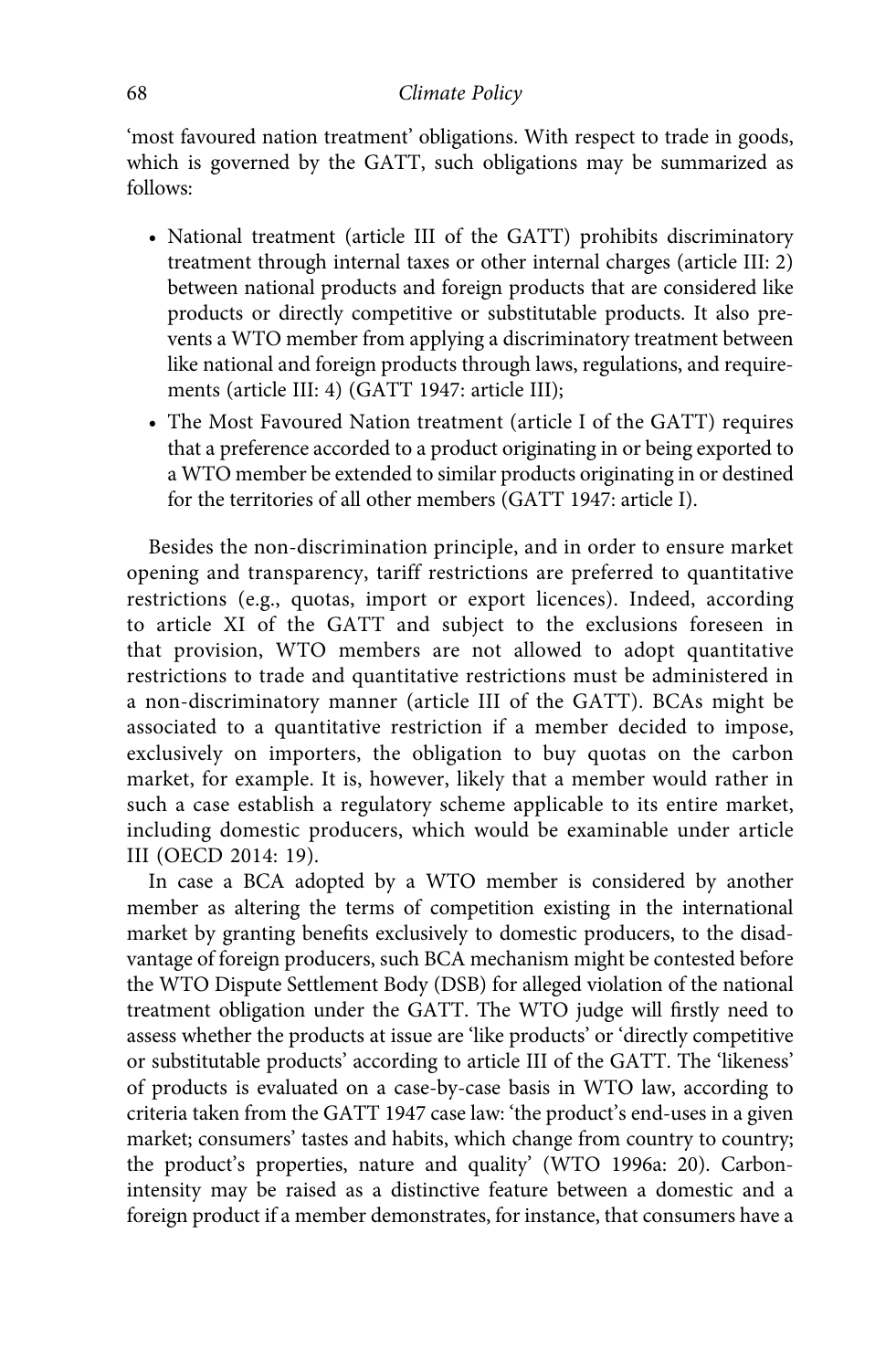preference for products with a lower carbon print, even if the products are physically identical.<sup>11</sup>

It is also tenable that, as long as the BCA entails the same level of constraint on importers and domestic producers, a BCA would not be discriminatory under the GATT national treatment obligation and would comply with WTO law in this regard. For instance, the GATT allows WTO members to apply a tax adjustment at the border when it authorizes members to levy, at the importation of a product, a charge equivalent to an internal tax, which directly or indirectly affects national like products (article II: 2 (a) of the GATT). The same rationale applies to tax adjustments at exportation when these adjustments simply correspond to the exemption or refund of internal duties or taxes applied to like products destined for consumption in the country of origin or exportation. In practice, depending on the type of BCA, such equivalency of treatment between domestic and foreign products can, however, be difficult to demonstrate. A tax imposed on importers of goods while national producers of like products are subject to a carbon market (and not a tax) would probably be more difficult to justify or to prove equivalency of.

In the event a BCA adopted by a WTO member was contested by another member before the WTO judge based on the GATT national treatment obligation, the difficulties mentioned in Section 4.2 of this chapter would also undoubtedly complicate the parties' arguments and the assessment to be made by the WTO judge (e.g., WTO-UNEP 2009: 101–3). In fact, in order to evaluate the impact of a specific BCA on competitive foreign products, it would, for instance, be necessary to measure precisely the carbon content of a product and the foreign product it is compared to, as well as to justify the determination of sectors and imported products, which are targeted by that BCA. On the other hand, it is also defensible that those difficulties might become less significant with the progressive development and larger acceptance of norms and objective BAT references for the calculation of carbon prints.

Based on the most favoured nation treatment obligation, violation of the GATT might in addition be alleged with respect to differences in BCAs applied according to the (foreign) targeted country of origin or destination of a product. One of the exceptions to the most favoured nation treatment in the WTO is the special and differential treatment in favour of developing and least developed countries, enshrined in varied provisions of the WTO Agreements.<sup>12</sup> Its implementation is, nevertheless, dependent on certain conditions. In fact, according to the WTO special and differential treatment,

 $11$  This might be a difficult task in practice, though. See OECD (2014: 16), which recalls that 'some authors argue that market studies most often will show that consumers generally ignore

 $12$  For an overview of the WTO special and differential treatment and recent discussions on this theme, see WTO (2015).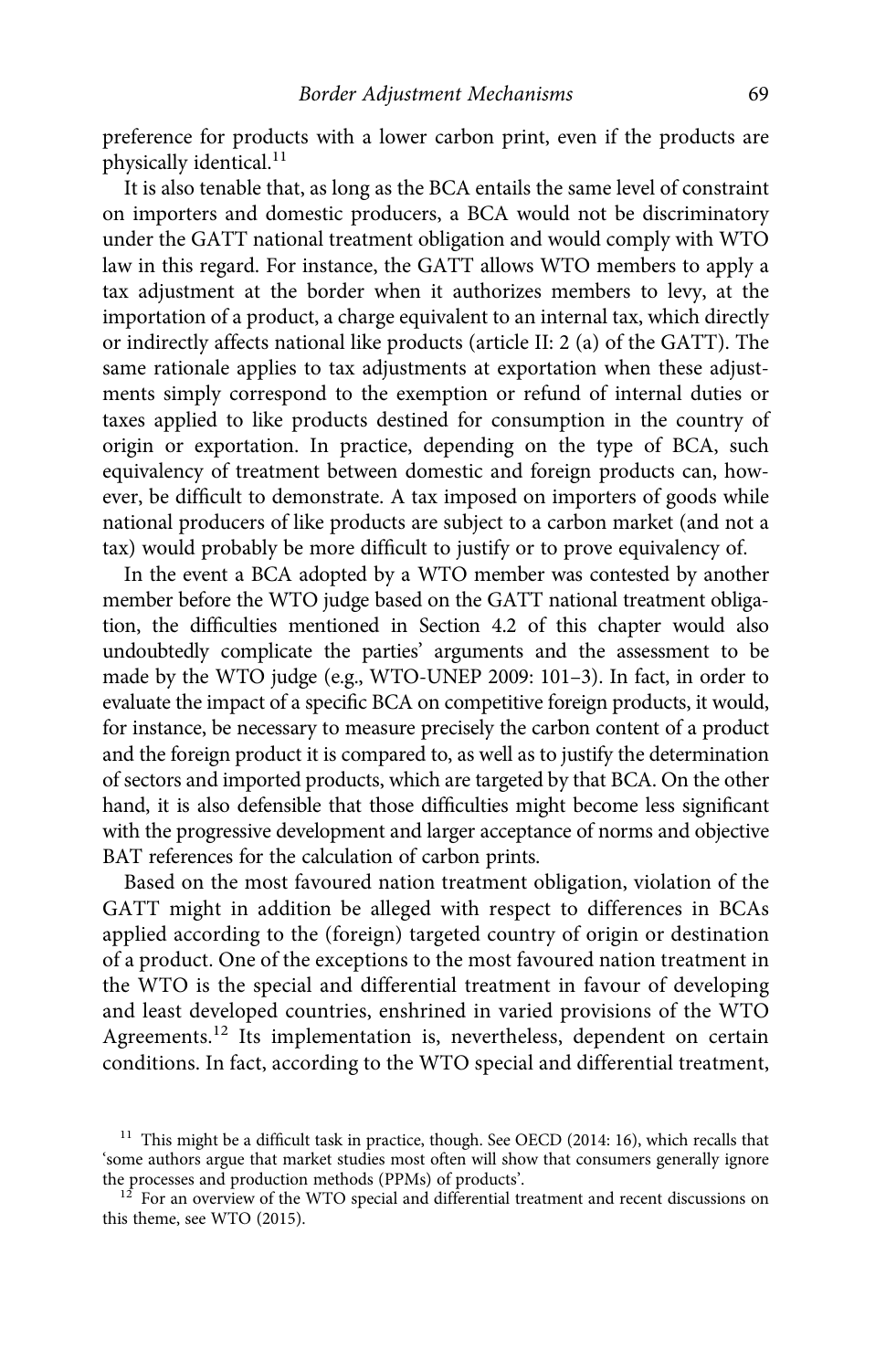a member wishing to favour LDCs when defining its BCA mechanism would need to employ well-defined and reasonable criteria, which would furthermore need to be applied in a non-discriminatory manner to every developing country presenting the same circumstances.<sup>13</sup>

Finally, the choice of countries targeted by a BCA could also possibly be challenged under the principle of 'shared but differentiated responsibilities', recognized nowadays as a component of sustainable development (United Nations 1992: Principle 7). In fact, this principle has been consecrated in the UNFCCC and it is defendable that it has been integrated as well into WTO law through the concept of sustainable development, which is acknowledged as an objective of the organization (WTO 1994: Preamble, emphasis added). Such principle requires that different countries' capacities, social and economic situation, and historical contribution to climate change be taken into account. It would therefore not be unlikely for a WTO judge assessing the design and implementation of a BCA to consider those elements in their legal reasoning and admit that the BCA may apply dissimilar treatment to different foreign countries according to their specific circumstances and their historical contribution to climate change. $14$ 

# 4.3.2 Resorting to the GATT General Exceptions Regarding Health and Environment Protection

In the advent of a contested BCA brought before a WTO judge and considered discriminatory by the latter, and therefore in violation of the GATT, the member having adopted the BCA would likely attempt to justify it on the grounds of the general exceptions under article XX of the GATT. These general exceptions are part of the general balance of rights negotiated by WTO members (EC—Hormones (DS26 and DS48) and US—Shrimp (DS58)) (WTO 1998a, 1998b) and aim, among others, to allow members to adopt measures for health and environmental protection that might otherwise be considered contrary to GATT obligations. Article XX (b) and (g) of the GATT establish exceptions for measures '(b) necessary to protect human, animal or plant life or health' and '(g) relating to the conservation of exhaustible natural resources if such measures are made effective in conjunction with restrictions on domestic production or consumption'.

Article XX (b) requires the fulfilment of a necessity criterion, implying a proportionality control of a measure with respect to the objective that a

<sup>&</sup>lt;sup>13</sup> See WTO (2004:  $\S$  160–7). For a brief chronological overview of the special and differential treatment at the WTO, see Richieri Hanania (2009: 137–40).

<sup>&</sup>lt;sup>14</sup> According to Morosini (2010: 717–25), border adjustment measures in the Waxman– Markey Bill were inconsistent with WTO law, inter alia, because they did not respect the principle of shared but differentiated responsibilities.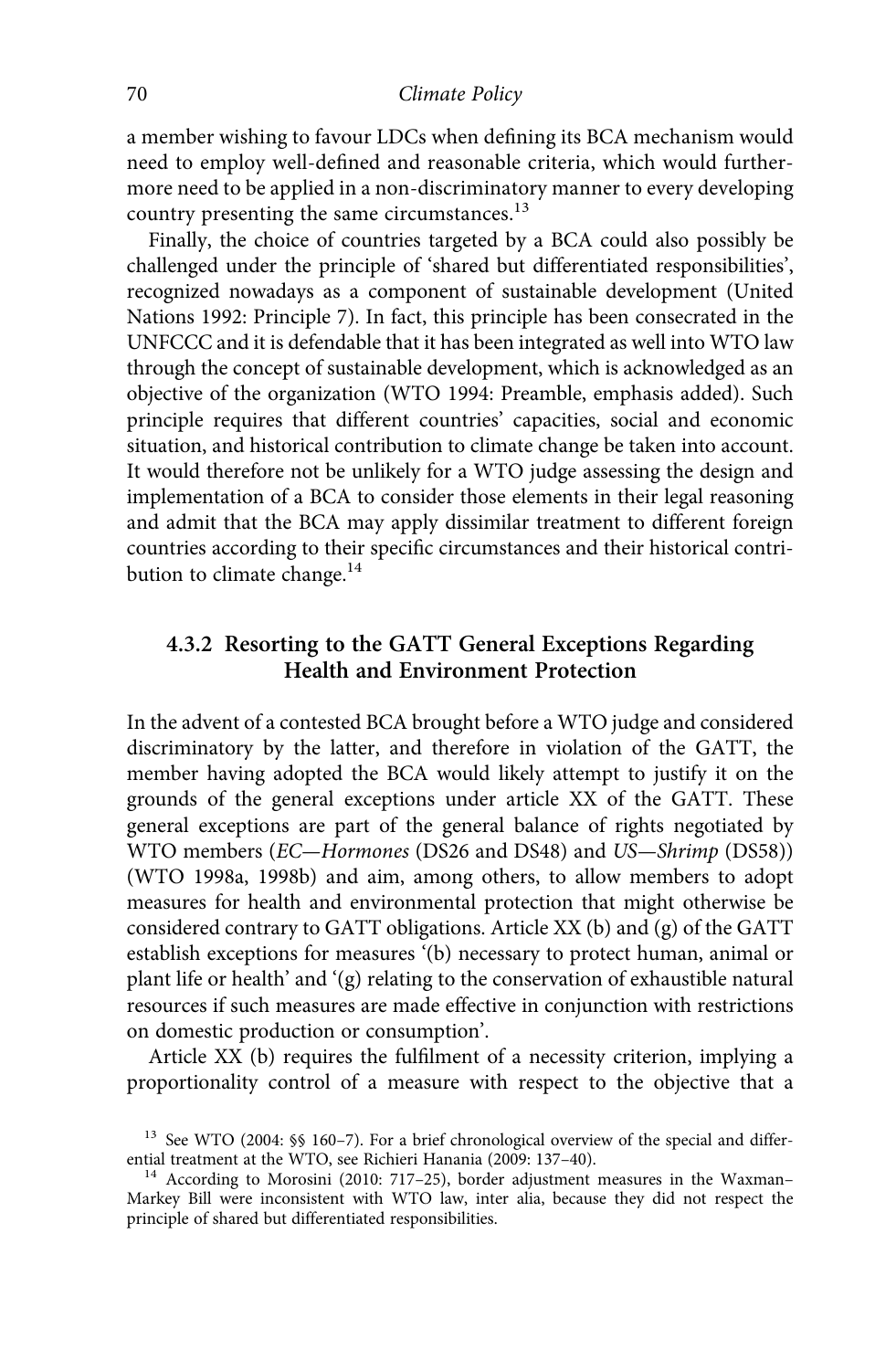member is pursuing, as well as the availability of alternative reasonable measures that might be less restrictive to trade but as effective. Such interpretation has been applied in the well-known cases Korea—Beef (DS161 and DS169), EC—Asbestos (DS135), US—Gambling (DS285), and Brazil— Retreaded Tyres (DS332), where the WTO judge explained that a measure may be considered necessary based on the importance of the interest or value it protects, its contribution to the materializing of the objective pursued (effectiveness of the measure), and its degree of restriction to trade (WTO 2000: §§ 160). Once these conditions are all met, article XX (b) may be considered applicable. When defending the non-applicability of article XX (b) to a BCA, a WTO member would thus need to demonstrate that other alternative, as effective and less trade restrictive options existed.

Regarding article XX (g), the expression 'relating to' has been interpreted as meaning 'primarily aimed at' (US—Gasoline (DS2)) (WTO 1996b: 15–19), which is larger than the notion of 'necessary'. If a BCA is demonstrated to be primarily aimed at environmental objectives (and not only competiveness issues), article XX (g) might be considered applicable. Moreover, in the case US—Shrimp (DS58), the WTO Appellate Body considered that the notion of 'exhaustible natural resources' should be read according to contemporary concerns regarding the protection of the environment, as defined in recent international treaties (WTO 1998b: § 129). Such decision allows for an evolutionary interpretation of general exceptions in the GATT and demonstrates the WTO judge's wish to take into account environmental objectives as they are progressively established in International Law under the concept of sustainable development. Environmental interests reflected in a BCA might therefore be positively considered by the WTO DSB based on contemporary environment-related concerns and recent climate change discussions.

However, the exceptions listed in article XX are to be interpreted together with its introductory statement, the chapeau of article XX: a measure must not be applied 'in a manner which would constitute a means of arbitrary or unjustifiable discrimination between countries where the same conditions prevail, or a disguised restriction on international trade' (GATT 1947: article XX). In fact, should the challenged WTO member succeed in demonstrating that its BCA mechanism conforms to one of the exceptions of article XX, the chapeau of that same article would still require the WTO judge to verify how the contested measure has been applied. In a few words, the WTO judge would need to examine, cumulatively, if:

- The defendant has attempted to cooperate with other members in a nondiscriminatory manner in order to diminish the trade restrictive effects that the contested measure may have.
- The measure is sufficiently flexible to account for different conditions existing among countries, even if it is not required from a WTO member to expressly anticipate individual conditions of each member.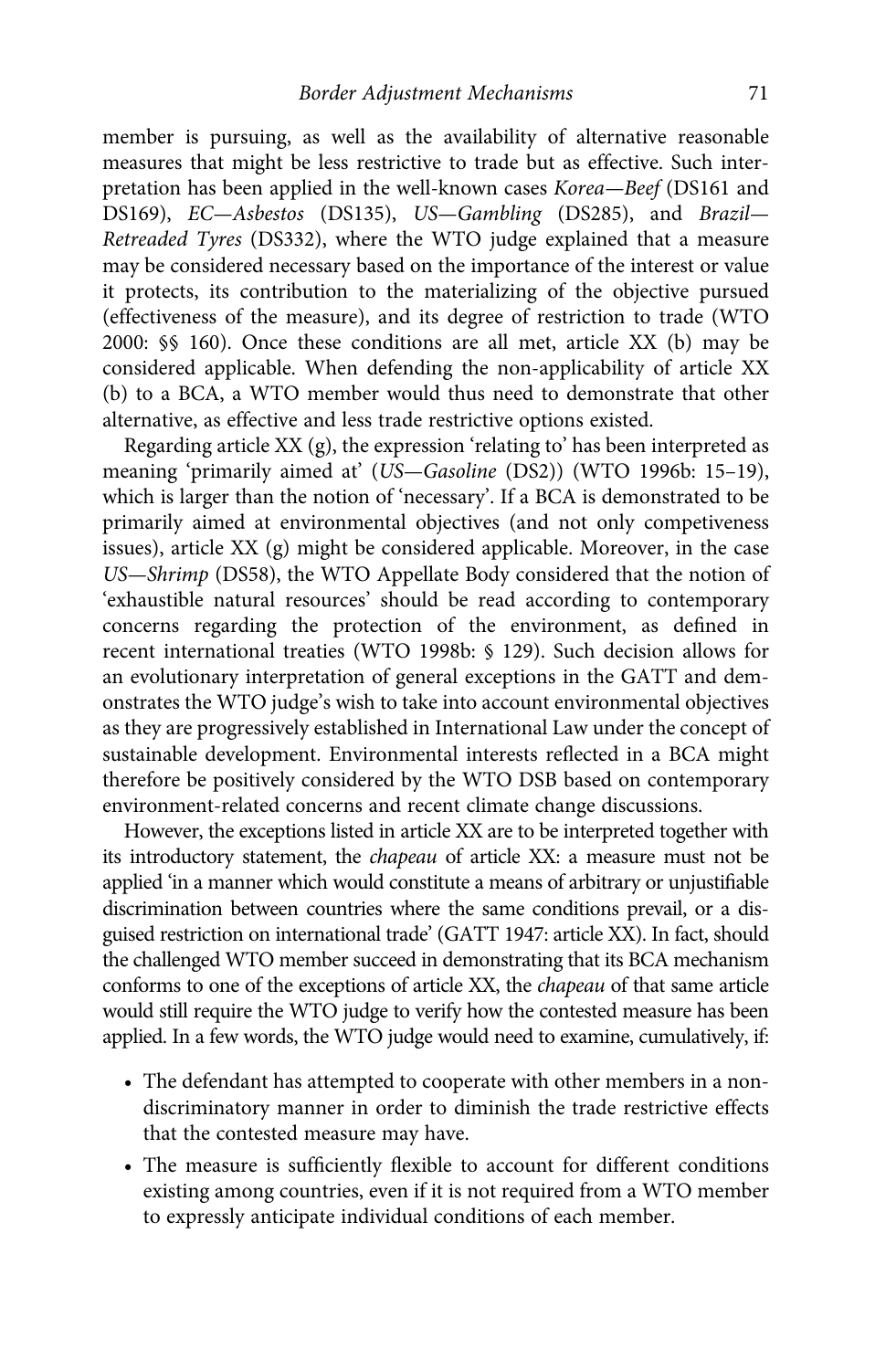#### 72 Climate Policy

• The conception, the base principles, and the structure of the measure do not testify to protectionist purposes. The environmental objectives of a BCA will need to be particularly highlighted in order for a member to respond to this condition.

While the GATT principles exposed in this section may guide the design of a BCA, its consistency with WTO rules may only be considered on a case-bycase basis. In case of a dispute on the matter, the WTO judge will necessarily examine the economic features and obstacles identified in the preceding sections of this chapter for each type of BCA, in order to assess their conformity to International Trade Law. Since their effects on international competition and their complexity may be significant, it is likely that, while certain BCAs might be considered as responding to the conditions required under one of the paragraphs of article XX, their acceptability according to the chapeau of that same article might be problematic. Any attempt to elaborate a BCA that respects WTO Law should therefore take into account the three cumulative criteria listed here (pp. 71–2).

Based on the economic and legal aspects put forward in Sections 4.2 and 4.3, the following section discusses the acceptability of BCAs from a political sciences standpoint.

## 4.4 THE POLITICAL IMPLEMENTATION OF BCAS IN THE CONTEXT OF ENERGY TRANSITION

The objectives stated in the COP21 agreement—that is, capping at 1.5°C–2°C the global temperature increase, as well as the reference to carbon neutrality seem vague since no specific emissions reduction targets have been agreed upon by the Parties to respond to the urgency in limiting global warming. The only measure which can be viewed as relatively constraining are the 'Intended Nationally Determined Contributions' (INDCs).

Consequently, the implementation of BCAs remains an effective tool for countries ready to implement, or having already committed to, a bold energy transition. BCAs can level the environmental commitment (INDC) among countries facing similar responsibilities in climate change. Moreover, a welldesigned BCA should aim at answering the concerns of developed countries while promoting growth in developing countries, and should be complemented by sobriety policies.<sup>15</sup>

<sup>&</sup>lt;sup>15</sup> Referring to the principle of primary energy consumption reduction by using less of an energy service, also called energy sparing, 'sustainable lifestyles and sustainable patterns of consumption and production' (COP21 Paris Agreement, Preamble), behavioural change, energy saving, energy soberness, energy sobriety, and so on. The authors have chosen to use 'sobriety' in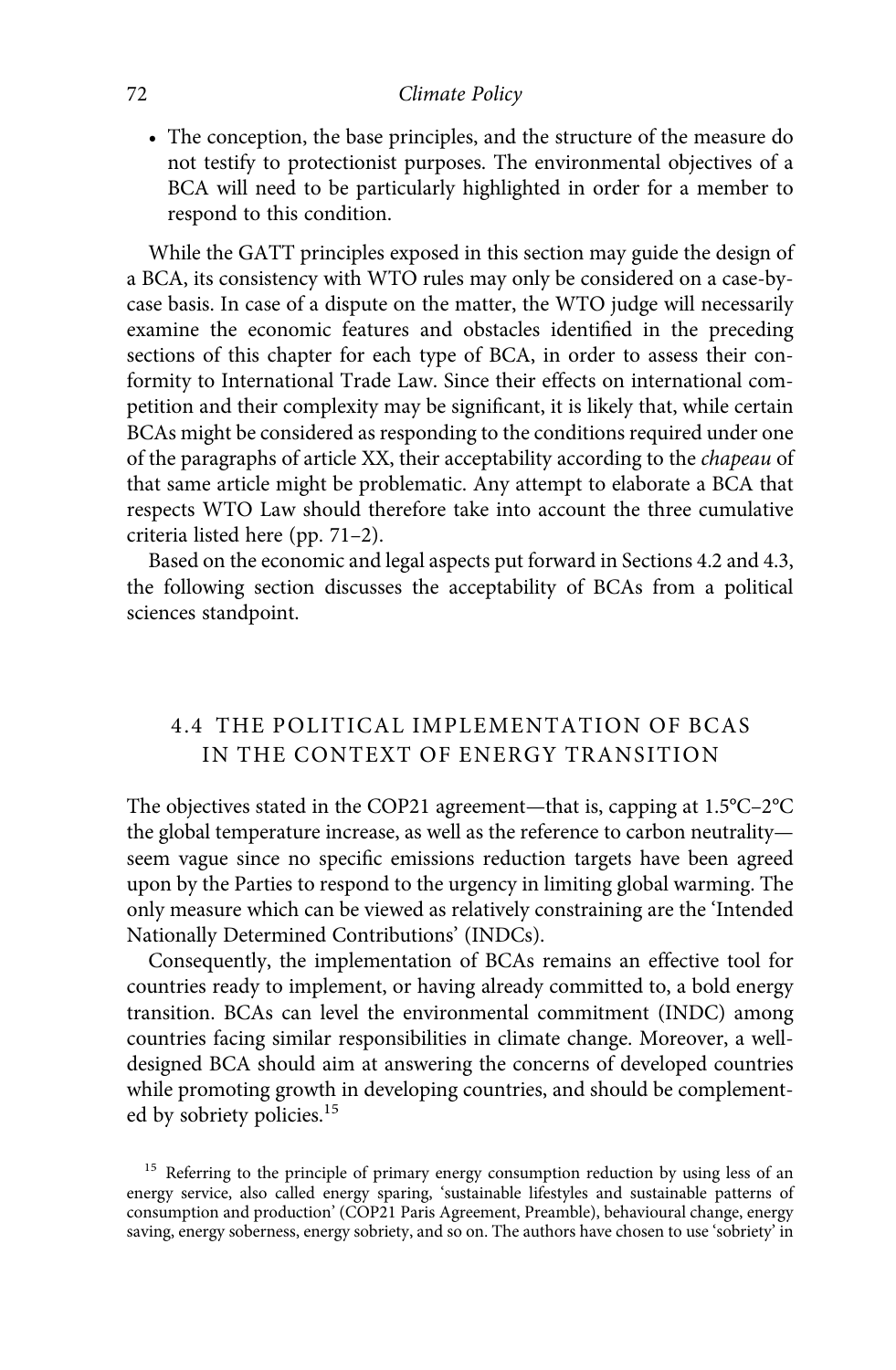## 4.4.1 Energy Transition, BCAs, and Developing Economies

As BCAs are gaining more interest from both governments and academia, the growing body of scientific literature has mainly focused on carbon leakage and competitiveness issues. However, another obstacle to BCAs implementation involves their potential consequences on developing economies. Indeed, BCAs have also been interpreted as a commercial sanction towards developing countries, making international negotiations related to this measure more complicated. This question has become a recurring argument against BCAs, but requires a more careful examination of the stakes for developing countries. In an insightful analysis of climate change and trade policy, Mattoo and Subramanian (2013) evaluate the different forms of BCAs and their consequences from both a trade and an environmental perspective. The authors suggest the 'least undesirable' form of a BCA: '[a] border tax adjustment based on the carbon content in domestic production would broadly address the competitiveness concerns of producers in high-income countries while inflicting less damage on developing-country trade' (Mattoo and Subramanian 2013: 113). To ensure developing countries do not remain vulnerable to trade policy, the international climate change debate, rather than WTO negotiations alone, should also cover international agreements on such trade impact.

At the global level, matters are much more intricate when considering the energy transition and economic development nexus. Reframing the problem, and therefore looking for viable solutions without hampering development opportunities, have become both necessary and urgent. Mattoo and Subramanian propose to challenge what they dub the 'narrative' problem, that is the historical perspective on the industrialized countries' responsibilities in climate change and the past 'colonization of emissions space' (Mattoo and Subramanian 2013: 1).

A decisive climate change issue for developing countries relates to technology generation and transfer. Technology generation, diffusion, and management policies are a key component of climate change mitigation and adaptation at the global scale (IPCC 2014). Technological change, accelerated through international cooperation, could enable developing countries to meet emission reduction goals. This could be achieved by shifting from the sole financing of emission cuts to an investment in technology generation (Mattoo and Subramanian 2013: 18). However, reaching consensus on international technological cooperation might prove to be as difficult as achieving an agreement in international climate negotiations. Considering the urgency of climate change matters, the unilateral implementation of BCAs could represent, beyond a

the present study, the translation of the French term 'sobriété', because it best describes our current energy overconsumption and its 'hangover' results. Sobriety differs from efficiency (or efficient energy use), which refers to using less energy for a constant service.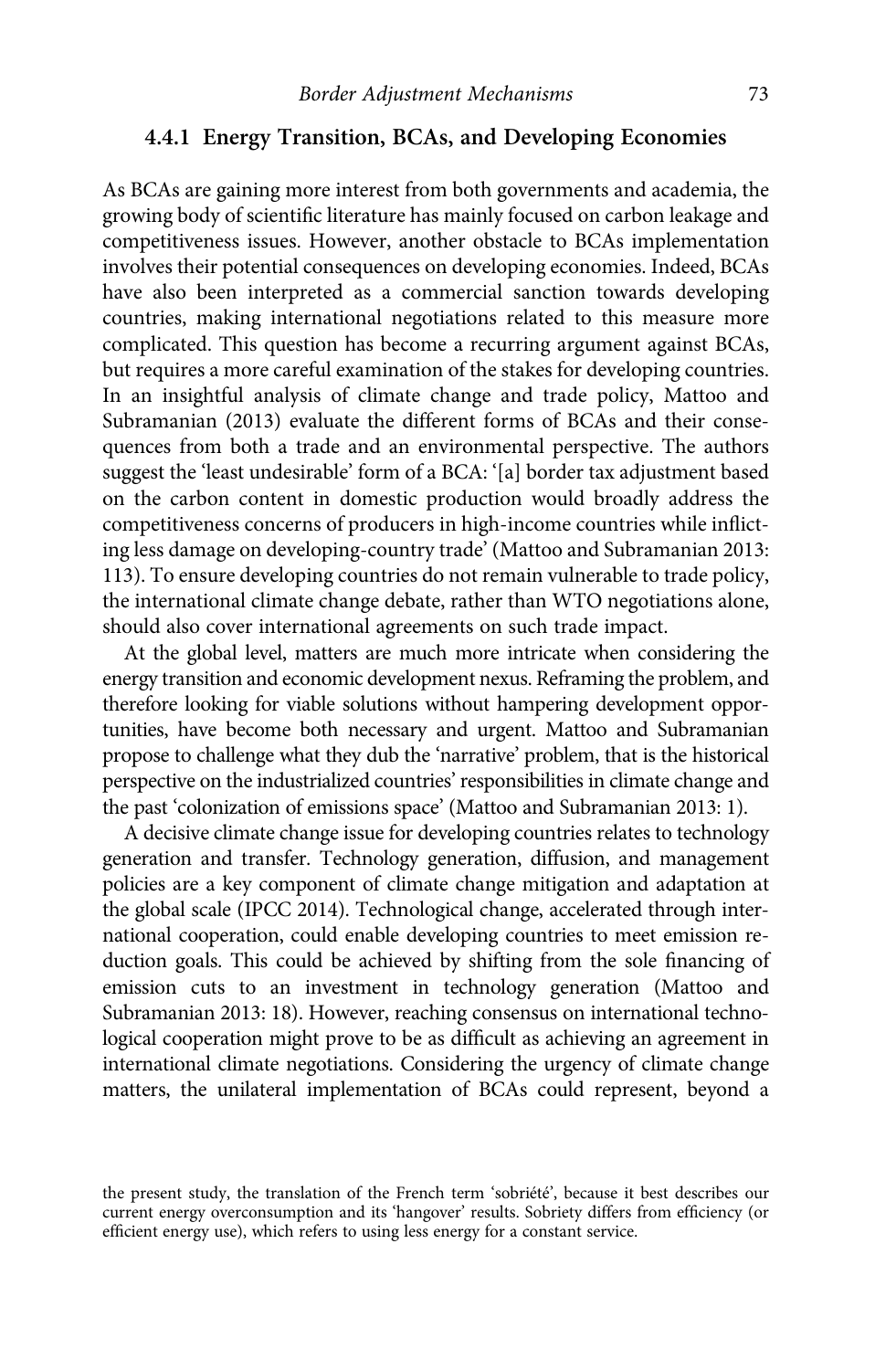palliative solution, a necessity. In fact, this type of measure could serve as an instrument to discourage environmental dumping and promote international involvement and significant mitigation commitments (beyond INDCs) in the framework of the Paris Agreement. Furthermore, resulting in an increase in prices in developed countries, BCAs limit consumption in the North and leave resources available for the South. As inequalities (of access to goods and of income) exacerbate environmental damage, in turn further increasing inequalities (UNDP 2011), BCAs could play an important role in promoting equity and development. A BCA would, therefore, be one step among others towards energy transition and serious efforts in addressing climate change.

#### 4.4.2 BCAs, an Available Tool to Reshape the World

Climate change issues, and environmental concerns at large, also present a social dimension, which includes inequality and development issues related to burden sharing, ultimately translated into the principle of common but differentiated responsibilities towards a carbon-free world.

In order to address that objective, green growth is often advocated, not as a means but as an end, in different forms (sustainable and inclusive growth or green economy). It entails the 'greening' of economic activities according to a particular logic that starts with renewable energy and ends with energy efficiency facilitated by technology. Yet this reasoning overlooks four essential elements. First, economic activity is parameterized by our ability to produce energy: the more energy per capita, the higher the growth potential in developed countries (Giraud and Kahraman 2014). Second, the ability to substitute the primary carbon energy consumed for renewable energy depends on the availability of materials needed for windmills or photovoltaic panels, as well as on the pace of deployment of these systems (Roman 2014). Actually, the historical energy return on investments rates are decreasing, all energies considered, and more energy is needed to produce energy and to extract raw materials, since the most accessible deposits have been or are becoming depleted. Furthermore, if renewable energy systems are deployed too fast, the newly created energy will be used for the production of other units of carbon-free energy production, rather than substituting current polluting energies (Pearce 2009). Third, the focus on renewable energy and energy efficiency conceals the issues of energy embedded in products<sup>16</sup> and 'grey energy'.<sup>17</sup> Fourth, technological solutions may prove hazardous. The benefits in energy efficiency achieved through technological progress are real, but remain

<sup>&</sup>lt;sup>16</sup> Embedded energy is the energy needed to produce a given good.  $17$  Grey energy is the sum of embedded energy and all other forms of energy used throughout the lifecycle of a given good until its recycling.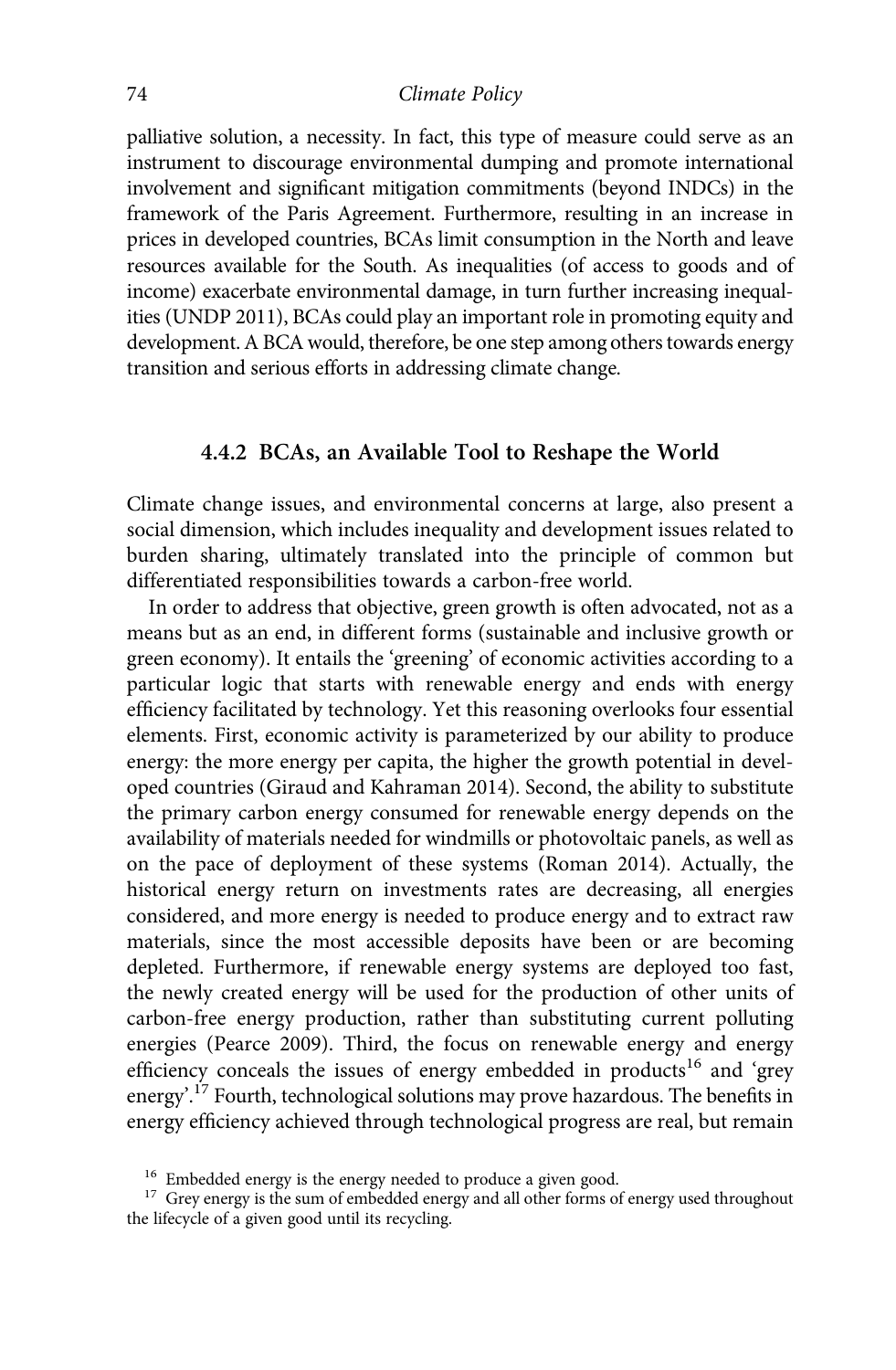insufficient, particularly given the environmental urgency. In addition, the rebound effect, process by which greater energy efficiency may lead to an increased energy use ('buy a more fuel-efficient car, drive more' rationale) is another issue for technological developments. Finally, since innovation cycles continue to be variable and unpredictable, waiting for a major innovation that could completely change energy use seems too precarious.

For these reasons, sobriety policies are as necessary as renewable energies and energy efficiency in order to achieve energy transition. Often disregarded because it entails a strong political will, this policy concept challenges certain aspects of economic growth. Sobriety policies aim indeed at classifying products according to utility and regulating their production and use. For instance, organic farming based on agroecological principles should be promoted, given the fact that such type of production of agricultural goods involves lower inputs and fewer cleanup operations. This is where sobriety collides with growth: any activity involving an over-consumption of energy or even environment cleanup operations contributes positively to the gross domestic product (GDP).

The implementation of sobriety policies, followed by energy efficiency policies, and the deployment of renewable energies,<sup>18</sup> reverses the traditional reasoning applied to climate policy and underlines the need for a strong, compelling regulation. Dealing with the complexity of the economical– environmental–social nexus, itself embedded in a fluctuating international context, national regulators must resort to various instruments to foster definite changes in behaviour. BCAs are an essential component of this array of instruments. They contribute to the development of more local, thus 'sober' activities.

In addition, limiting transportation has become a necessity, as the COP21 French ambassador underlined (Tubiana 1991). Sea transportation is still not subjected to emissions reduction and a recent emissions stabilization agreement for air transportation agreed to at the International Civil Aviation Organization contains no mention of objectives of 1.5°C–2°C, despite the need for greater regulation of those sectors. Transport reduction policies, perhaps supplemented by trade reduction policies, would encourage local production, circular economy,<sup>19</sup> economy of functionality,<sup>20</sup> and thus development, at any development

thus the management of existing wealth (goods, knowledge, and nature). The economic objective

<sup>&</sup>lt;sup>18</sup> Sobriety policies and energy efficiency would reduce primary energy consumption by 66 per cent. As a result, the need for renewable energies would be considerably reduced, paving the way to smoother raw materials sharing at the international level (Association NégaWatts 2011).

 $i<sup>9</sup>$  The main goal of circular economy is to enable the production of goods and services while preventing excessive consumption and squandering of raw materials, and as to facilitate recycling.<br><sup>20</sup> A functional economy is one that optimizes the use (or function) of goods and services and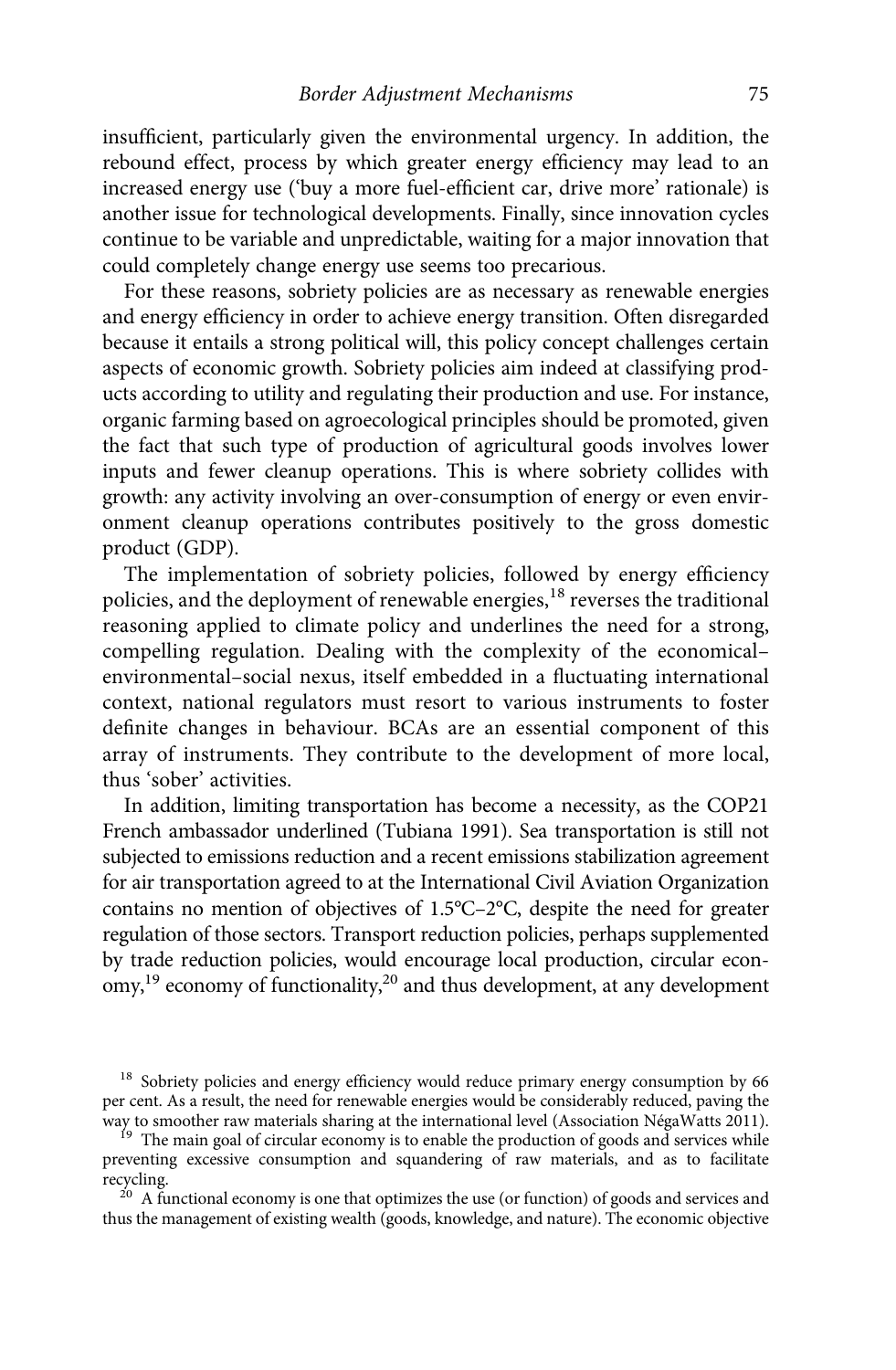stage. Again, BCAs may be seen as regulatory instruments available for the national regulator to foster behaviour change.

Moreover, the implementation of BCAs transcends the stakes of competitiveness and level playing field issues. Seeking to reach an equitable distribution of commitment, and considering the principle of common but differentiated responsibilities, it appears necessary to shift from national production-based emissions counts to a consumption-based approach. Considering the amount of GHG consumed rather than produced opens a fair route, between countries as well as within social categories, and encourages sobriety behaviours. Additionally, BCAs become incentive schemes for countries to adapt production to local needs and rethink their environmental policy. BCAs would thus become an essential component of social and environmental justice, $21$  helping to depart from a business and macroeconomic logic.

In sum, BCA enforcement would be, in all likeliness, necessary, together with paradigm shifts, breeding strong incentives to ease developing countries' acceptance of this instrument. Also, funds collected via BCAs should be reallocated to objectives such as the production of more sustainable goods, innovation, technology, or skills transfer. The Green Climate Fund (GCF) could equally be made the recipient of all or parts of these funds.

#### 4.5 CONCLUSION

The commitments agreed upon by the Parties during the COP21 should lay the foundations for any energy transition strategy but also for economic transition policies. However difficult to meet, these commitments entail a profound, and voluntary, transformation of our societies. The BCA mechanism can enable our (over)consumption societies to move towards a sober, lowcarbon society, which uses energy and resources thoughtfully. BCAs turn out to be more than a simple restraint towards a given trade partner. It is, actually, a powerful means to share resources.

In fact, obstacles to climate negotiations are elsewhere. Developed countries must assume their historical responsibilities in climate change through an effective constraining commitment to limit emissions at the national level, which entails important internal transformations to achieve energy transition

of the functional economy is to create the highest possible use value for the longest possible time while consuming as few material resources and energy as possible.

<sup>&</sup>lt;sup>21</sup> Poverty and environmental destruction are highly correlated (Laurent 2011; Keucheyan 2014).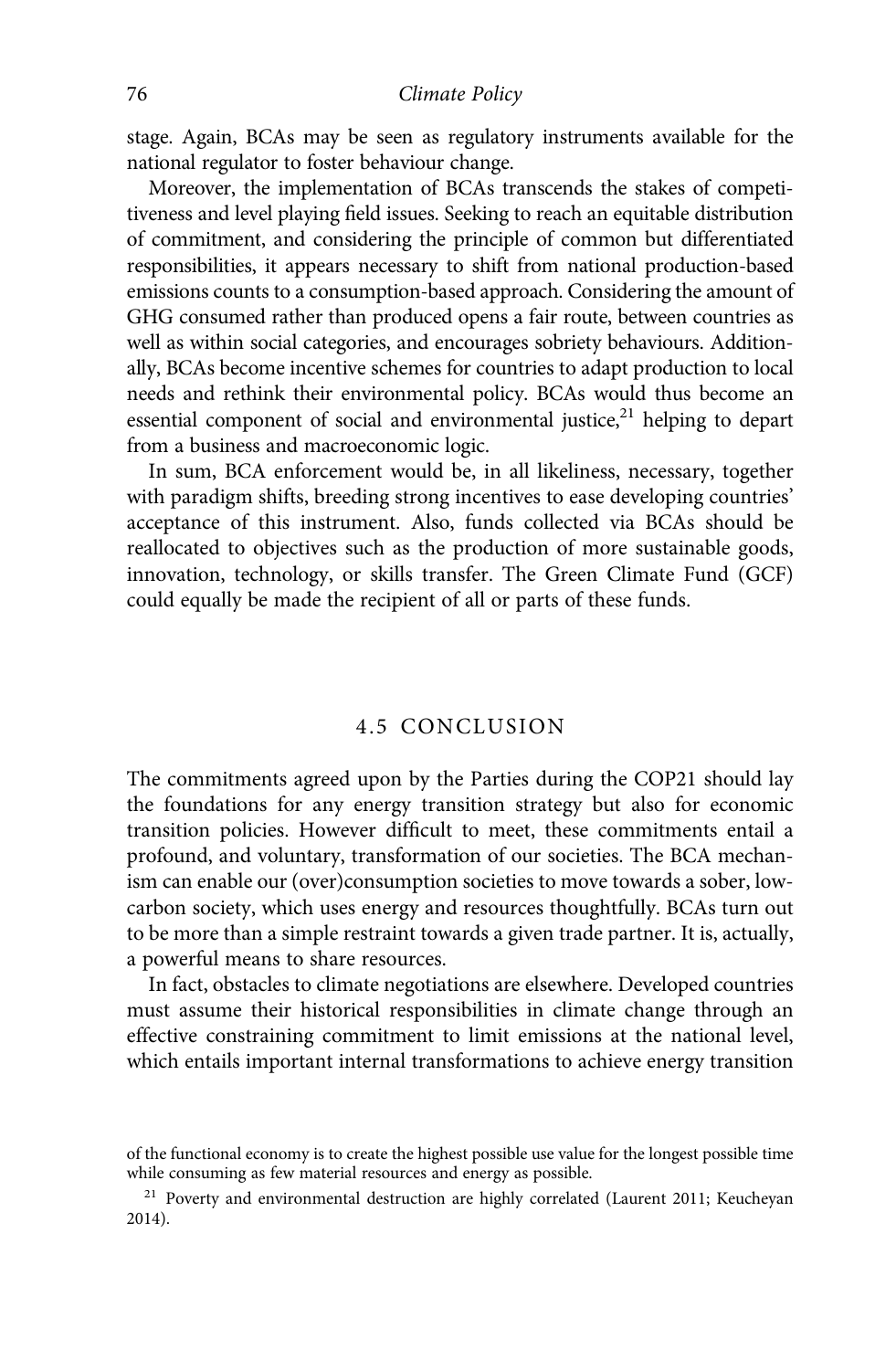effectively. They should respond to demands from developing and some emerging economies for financing, technology transfer, and sobriety policies. Such requirements could be accommodated through the implementation of a global carbon price. BCAs would be useful in balancing environmental efforts with growing equity. Difficulties in implementation, which appear to be more of an economic nature than legal or political, can be overcome. The French proposal to apply BCAs according to the global GHG emissions volume per capita or per unit of GDP, rather than the amount of carbon contained in a product, seems to be not only feasible, but also fair since calculation would be favourable to developing countries. The emission ratio by MWh created by the International Energy Agency, which tracks average GHG emissions per country for each megawatt produced, could also be employed.

BCA implementation requires, nevertheless, a strong and durable political commitment to environmental protection and its design calls for a careful assessment of the numerous constraints exposed in this chapter.

#### ACKNOWLEDGEMENTS

The thoughts and opinions expressed here are those of the individual contributors alone and do not necessarily reflect the views of their employers. The work was supported in part by the CEST (Centro de Estudos Sociedade e Tecnologia), University of São Paulo, Brazil.

#### REFERENCES

- Association NégaWatts (2011). 'Manifeste NégaWatts, Domaine du possible'. Actes Sud/Colibris/Association NégaWatt, France.
- Böhringer, C., E. J. Balistreri, and T. F. Rutherford (2012). 'The Role of Border Carbon Adjustment in Unilateral Climate Policy: Results from EMF 29'. Energy Economics, 34(2): 97–110.
- Branger, F., P. Quirion, and J. Chevallier (2013). 'Carbon Leakage and Competitiveness of Cement and Steel Industries under the EU ETS: Much Ado about Nothing'. Cired Working Paper 53–2013, Cired, Paris.
- Bueb, J. (2014). 'Marché de quotas d'émission négociables ou taxe carbone? Un enjeu en termes d'efficacité'. IHEJ, La Note de ConventionS, n°13. Available at: [<http://convention-s.fr/notes/marche-de-quotas-demission-negociables-ou-taxe](http://convention-s.fr/notes/marche-de-quotas-demission-negociables-ou-taxe-carbone-un-enjeu-en-termes-defficacite/)[carbone-un-enjeu-en-termes-def](http://convention-s.fr/notes/marche-de-quotas-demission-negociables-ou-taxe-carbone-un-enjeu-en-termes-defficacite/)ficacite/> (accessed 16 November 2016).
- Demailly, D. and P. Quirion (2008). 'Concilier compétitivité industrielle et politique climatique: faut-il distribuer les quotas de CO2 en fonction de la production ou bien les ajuster aux frontières?' La Revue Économique, 59(3): 497–504.
- Dröge, S., H. van Hasselt, T. Brewer, M. Grubb, R. Ismer, Y. Kameyama, M. Mehling, S. Monjon, K. Neuhoff, P. Quirion, K. Schumacher, L. Mohr, W. Suwala,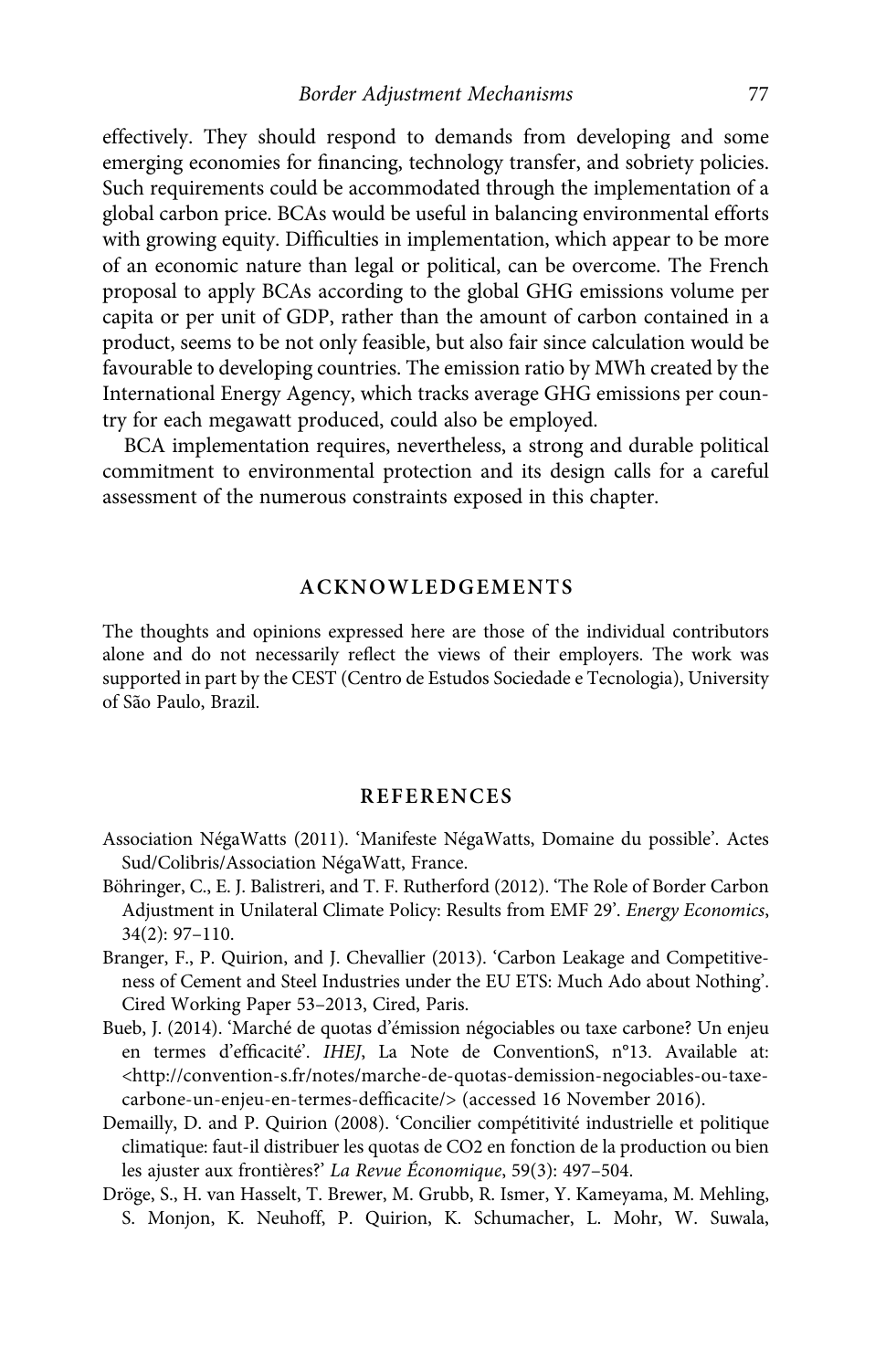Y. Takamura, T. Voituriez, and X. Wang (2009). 'Tackling Leakage in a World of Unequal Carbon Prices'. Synthesis Report, Climate Strategies, University of Cambridge, Cambridge.

- France (2009). 'LOI n° 2009–967 du 3 août 2009 de programmation relative à la mise en œuvre du Grenelle de l'environnement'. JORF no. 0179 du 5 août 2009 page 13031, texte no. 2. Available at: <[https://www.legifrance.gouv.fr/eli/loi/2009/8/3/](https://www.legifrance.gouv.fr/eli/loi/2009/8/3/DEVX0811607L/jo/texte) [DEVX0811607L/jo/texte>](https://www.legifrance.gouv.fr/eli/loi/2009/8/3/DEVX0811607L/jo/texte) (accessed 21 March 2016).
- GATT (1947). 'The General Agreement on Tariffs and Trade'. Available at: <[https://](https://www.wto.org/english/docs_e/legal_e/gatt47_01_e.htm) [www.wto.org/english/docs\\_e/legal\\_e/gatt47\\_01\\_e.htm>](https://www.wto.org/english/docs_e/legal_e/gatt47_01_e.htm) (accessed 14 March 2016).
- Giraud, G. and Z. Kahraman (2014). 'How Dependent Is Growth from Primary Energy?' CNRS Working Paper, CNRS, France.
- Houser, T., R. Bradley, B. Childs, J. Werksman, and R. Heilmayr (2008). 'Leveling the Carbon Playing Field: International Competition and US Climate Policy Design'. Peterson Institute for International Economics and World Resources Institute, Washington, D.C. Available at: [<http://pdf.wri.org/leveling\\_the\\_carbon\\_playing\\_](http://pdf.wri.org/leveling_the_carbon_playing_field.pdf) fi[eld.pdf>](http://pdf.wri.org/leveling_the_carbon_playing_field.pdf) (accessed 11 March 2016).
- IPCC (Intergovernmental Panel on Climate Change) (2014). 'Climate Change 2014: Synthesis Report'. Contribution of Working Groups I, II, and III to the Fifth Assessment Report of the Intergovernmental Panel on Climate Change, IPCC, Geneva.
- Ireland, R. (2010). 'Implications for Customs of Climate Change Mitigation and Adaptation Policy Options: A Preliminary Examination'. World Customs Journal, 4(2): 21–36.
- Keucheyan, R. (2014). 'La nature est un champ de bataille'. Essai d'écologie politique. Zones, La Découverte, Paris.
- Laurent, E. (2011). Social écologie. Paris: Flammarion.
- Markusen, J. R. (1975). 'International Externalities and Optimal Tax Structures'. Journal of International Economics, 5(1): 15–29.
- Mattoo, A. and A. Subramanian (2013). 'Greenprint: A New Approach to Cooperation on Climate Change'. Center for Global Development, Washington, D.C.
- Morosini, F. (2010). 'Trade and Climate Change: Unveiling the Principle of Common but Differentiated Responsibilities from the WTO Agreements'. George Washington International Law Review, 42(4): 717–25.
- OECD (Organization for Economic Co-operation and Development) (2014). 'Border Carbon Adjustment and International Trade: A Literature Review'. Joint Working Party on Trade and Environment, COM/TAD/ENV/JWPTE(2014)51/FINAL, OECD Trade and Agriculture Directorate and Environment Directorate, Paris.
- Pearce, J. M. (2009). 'Optimizing Greenhouse Gas Mitigation Strategies to Suppress Energy Cannibalism'. Second Conference on Climate Change Technologies, Hamilton, Ontario, Canada.
- Richieri Hanania, L. (2009). 'Diversité culturelle et droit international du commerce'. CERIC, La Documentation française, Paris.
- Roman, P. (2014). 'Le découplage PIB-matières'. In T. Caminel, G. Giraud, P. Frémeaux, A. Lalucq, and P. Roman (eds.), Produire Plus, Polluer Moins: l'Impossible Découplage?. Paris: Les Petits Matins, pp. 45–62.
- Schott J. J. and M. Fickling (2010). 'Revisiting the NAFTA Agenda on Climate Change'. Peter G. Peterson Institute for International Economics, PB 10–19. Available at: <<http://www.piie.com/publications/pb/pb10-19.pdf>> (accessed 22 March 2016).